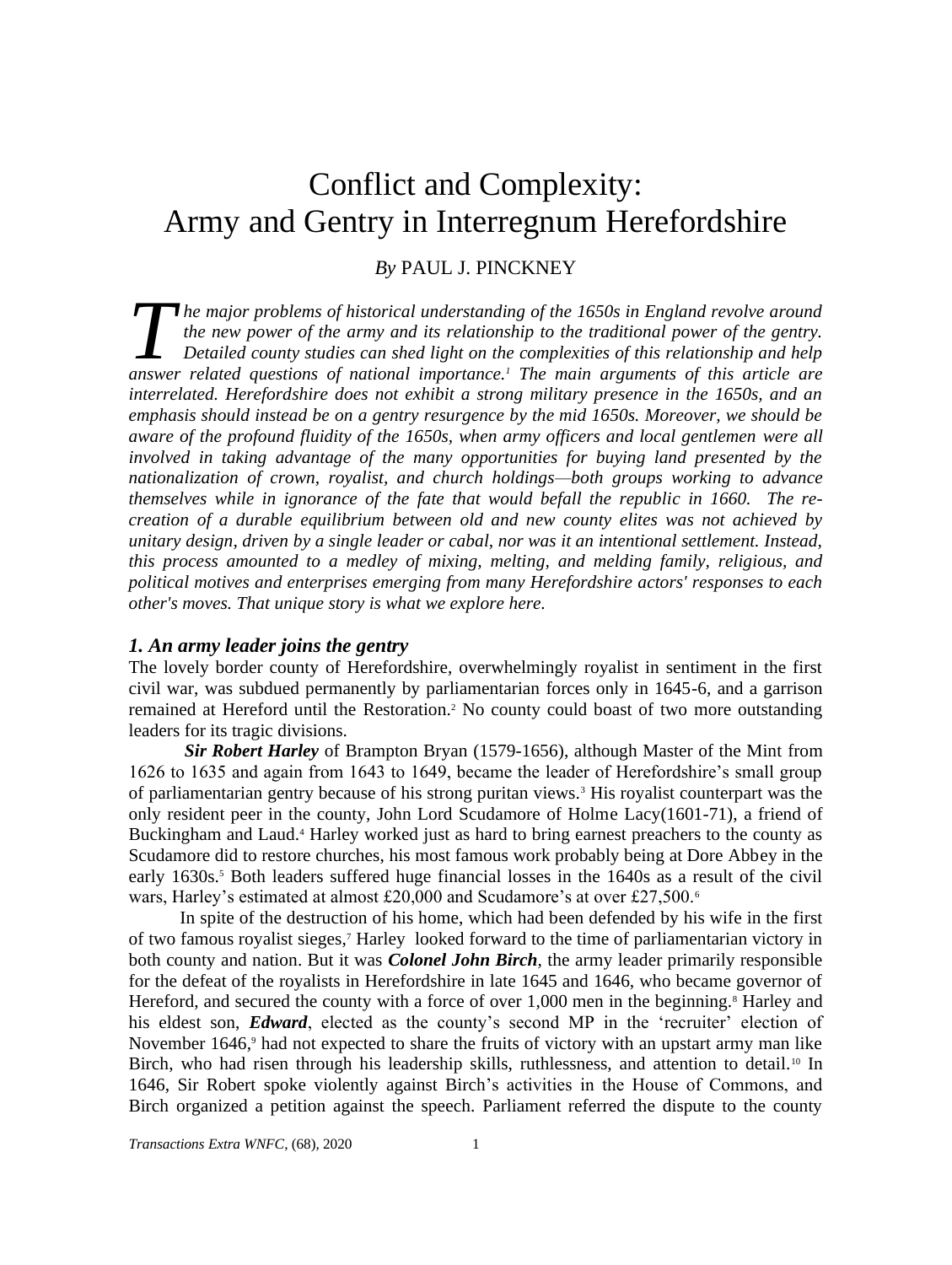committee then dominated by Harley's sons and friends. Feelings ran very high on both sides all through 1646 and early 1647, with the Harley faction at one point taking steps to protect the committee treasury from Birch's soldiers. Birch also tried in vain to prevent Edward's election for the county, having to content himself with the Leominster borough seat. Edward wrote frantically to his father in London about the urgent need to replace Birch as governor, preferably with their Shropshire friend *Colonel Samuel More*. 11

The hostility between the Harleys and Birch was so bitter that only a profound national political crisis could have brought them together. That was exactly what happened in the spring and summer of 1647, with the politicization of the New Model Army and its determination to block the 'Presbyterian' effort in parliament to disband it. Birch, the over-zealous military outsider of 1645-6, showed his 'political Presbyterian' colours in 1647, when he chose the side of the Harleys in working hard to disband the local soldiers by paying them some of their arrears or by shipping them off to Ireland.<sup>12</sup> Edward Harley was a parliamentarian colonel whose provocative actions resulted in his regiment's being 'united ... in hostility to himself' and his being one of the famous 'Eleven Members' impeached by the newly assertive army in June, 1647.<sup>13</sup> Although it appears that Birch, the 'Pack Horse General', as the royalists snobbishly delighted in calling the former Bristol merchant, was permanently affected by the hostile actions of his own soldiers in 1647, he was nonetheless one of the most active members of the Indemnity Committee (formed following the first civil war by parliament to keep its soldiers and officeholders safe from royalist prosecution and persecution) in 1647 and 1648.<sup>14</sup> In any case, Colonel John Birch and the Harleys, all excluded at Pride's purge (1648), objected consistently to the 'military presence' of the interregnum years.

Birch managed to assimilate. He became a wealthy and influential figure in county society, in part by breaking with the army and buying the bishop's palace at Hereford and many episcopal manors in the county, including the large moated house of Whitbourne, his primary residence in the 1650s and 1660s.<sup>15</sup> Birch had effected a reconciliation with the Harleys on the basis of their common political-religious stance of 1647-8, and in 1649 we find him also on good terms with the Scudamores concerning the purchase of bishops' lands. So already some reconciliation between army and gentry was taking place.

The Scudamores, like many other royalist families, relied heavily on a friend or relative in London at one of the Inns of Court to help them through the post-war years. The key man here was *James Scudamore* of the Ballingham branch, a barrister at the Middle Temple, who managed his royalist father's estate and served as the guardian for his young nephew, Sir John the second baronet, and later, and Restoration sheriff. Writing to his father in 1649 about buying bishops' lands that Birch had contracted for, Scudamore claimed that the colonel had spent so 'much at Whitborne and with the Earle of Monmouth for houses here in London, hee hath noe more money yet ready for any more purchases'.<sup>16</sup> Birch was able, however, to continue buying lands in the  $1650s$ ,<sup>17</sup> when it appears that he was lending money to Edward Harley, who during Sir Robert's long illness and incapacity before his death in November 1656 was struggling to reduce the family's debts.<sup>18</sup>

# *2. A Puritan governor in a Herefordshire in flux*

From 1648, Birch's place as governor was taken by *Wroth Rogers*, a representative of army and radical puritan interests, who was a major in 1648, and promoted to lieutenant colonel in 1649.<sup>19</sup> Evidence suggests that Governor Rogers, whose garrison strength declined from around two hundred to seventy between 1649 and 1656,<sup>20</sup> lived with some of his soldiers in the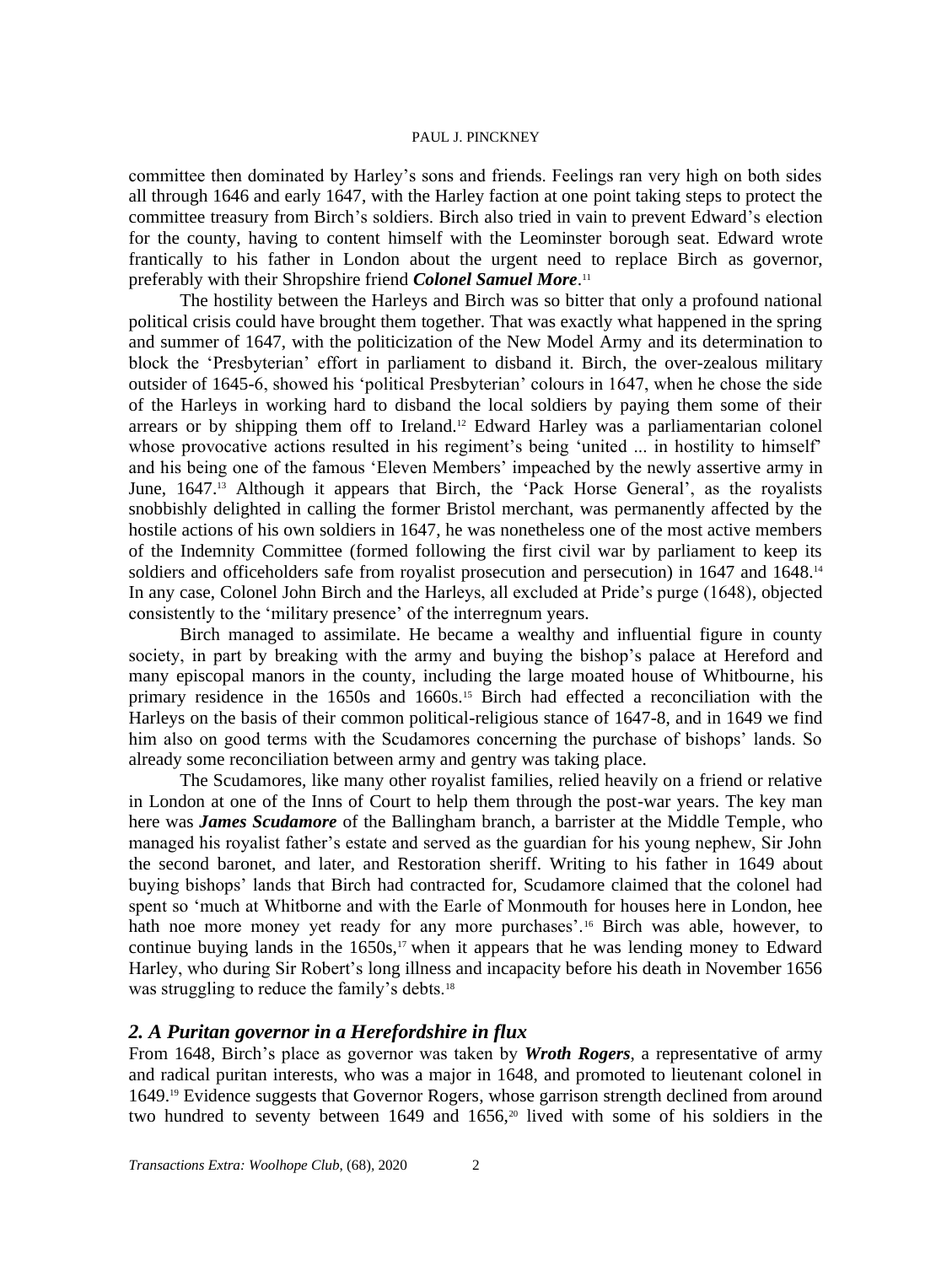beautiful late medieval College of Vicars Choral, between the cathedral and the castle precinct.<sup>21</sup>

The arrival of Wroth Rogers was the real turning point in the county's attitude towards the army. He was no newly rich and accommodating Colonel Birch, determined to be accepted as a country gentleman, but a protege of *John Lambert*, heroic parliamentary general, and a sincere believer in the rightness of the army's actions in  $1647$  and later.<sup>22</sup> According to a royalist report, Rogers had originally been a 'tailor', from Llanvaches, in Monmouthshire, the home of Welsh puritanism in this period, where the famous preacher *William Wroth* apparently made quite an impression on Rogers's parents.<sup>23</sup> A supporter and guardian of the religious radicals in Herefordshire during the 1650s, Wroth Rogers was a member of Barebone's parliament (1653) for the county with *John Herring*, and with another radical, the Fifth Monarchist *John James*, who sat for Worcestershire. Rogers, Herring and John James were also commissioners under the 1650 Act for the Propagation of the Gospel in Wales.

Rogers connected with the local gentry when he married the sister of *Richard Salwey*, respectable gentleman of Richard's Castle, Herefordshire, and a Rumper and 1653 MP (Worcestershire). Rogers himself had purchased the former royal manor of Marden, near Hereford, in 1650. James, who had good estates in both Worcestershire and Herefordshire, was much more radical religiously than Rogers; but he was rather exceptional, being one of only three or four active radical members of Barebone's parliament with county gentry status.<sup>24</sup> Rogers and James both built up networks of influence in Herefordshire in the early 1650s, Rogers concentrating on the city and the new militia committee and James working through the traditional system of Justices of the Peace [JPs].<sup>25</sup>

An ideological soul mate of these two, Colonel or Major-General *Thomas Harrison*, became a major force in the Welsh border area from August 1649, when Fairfax gave him the command of army units from Herefordshire to South Wales. The next year he became president of the new Commission for the Propagation of the Gospel in Wales, an area which he and his friends dominated until 1653. At some point in 1649 or 1650, Harrison took Sir Robert Harley's place as High Steward of Hereford, an interesting parallel to Harley's taking Lord Scudamore's place in 1647.<sup>26</sup> Harrison was personally occupied elsewhere for most of this period, but the troops of his regiment were quartered in the border counties (except for most of 1651), until ordered to Scotland in 1654.27 The troop in his regiment commanded by *Stephen Winthrop*, son of the governor of Massachusetts, was definitely in the vicinity in 1650, early 1651, and 1653.<sup>28</sup>

The Rump government in 1650 was forced to suppress the beginnings of royalist conspiracy in the western counties, in which Edward Harley was briefly implicated.<sup>29</sup> In August of that year, Winthrop was quartered at Leominster in the county when he wrote to Edward Harley that the militia commissioners wanted him to arrest Harley, 'but I shall only at present lett you know that they expect you should appear before them in Hereford' the following week. Harley did as he was told, but not before writing a sarcastic letter blasting the new militia commissioners.<sup>30</sup> Soldiers, from either Winthrop's troop or Rogers's garrison, showed up and, according to Harley, 'searched and read all my papers and carried mee prisoner ... from Wigmore to Hereford'. But on 10 August, when Harley was a prisoner at Hereford, Rogers issued him a pass for three servants and four horses to go to London, after Harley promised to be at his father's house in Westminster by the eighteenth. More importantly, Harley also promised (or was ordered) not to reside in the county 'for ten yeares space after this'. Occasionally the devout Harley would write down some of the 'many mercies my God hath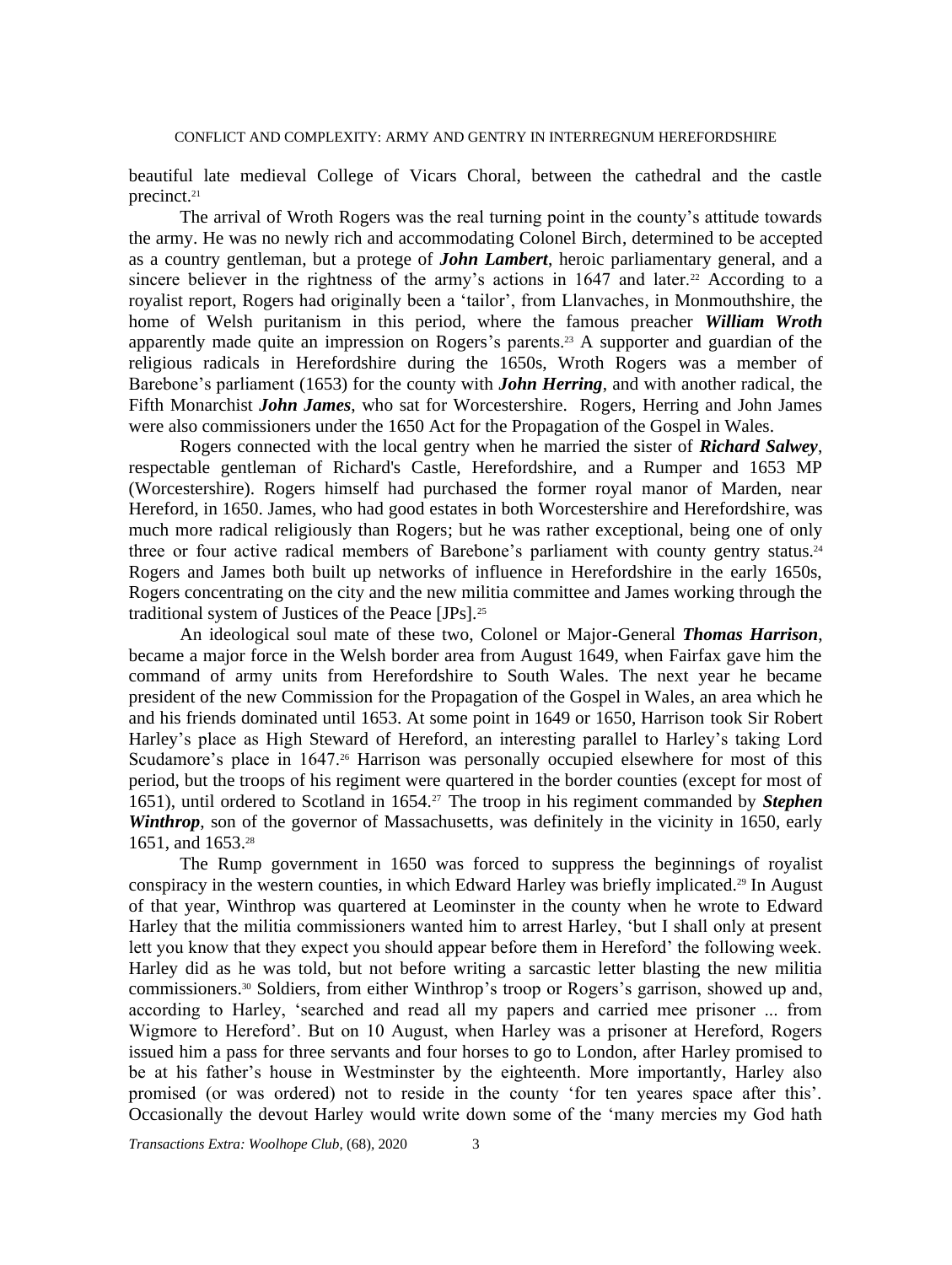vouchsafed unto mee', and not long after Wroth Rogers's leniency one such list contained the sentence 'For delivering from restraint at Hereford, August, 1650, unexpectedly, and without any prejudice to the peace of my conscience'.<sup>31</sup> Governor Rogers correctly decided that Harley was safe enough on the royalist scare issue, and it was after all a time when Rogers was enjoying, with his radical friend John James, a temporary domination of the committee structure in Herefordshire relatively free from the influence of the financially embarrassed Harleys living in London. And Rogers, like most Welsh puritans, could not forget that old Sir Robert's destroyed home of Brampton Bryan had once been the refuge of Welsh religious leaders such as *Walter Cradock* and *Morgan Llwyd*. <sup>32</sup> This is just one example of Rogers's frequently moderate and accommodationist behaviour that we shall see at several points in this article. Taken together, the actions of Herefordshire leaders like Scudamore, Harley, Birch, and Rogers indicated a willingness among the survivors of the civil war to start setting aside old animosities. As we shall see, not even the royalist uprisings of 1655 would lead to a reopening of serious breaches among the gentry.

# *3. Republican zeal triumphs and wanes*

The king's execution in 1649, followed by the Rump Parliament's declaration of a republic, sent shock waves through royalist Herefordshire. They took visible form in a resulting shift in personnel serving on county organs of government. As was true in almost every county, the new names that began to appear on committee lists and commissions of the peace in 1648, 1649, or 1650 were of lower social status.<sup>33</sup> Herefordshire had already seen a general decline in the social status of its committee members and leading public figures from 1642 to 1653.<sup>34</sup> Now the Harleys and their main supporters were purged from the justice bench early in 1649 and from the various local committees by the middle of 1650. Although over half of the JPs of *February* 1650 were of pre-war magisterial families, new men had been increasing rapidly in the county militia, assessment, and sequestration committees since 1648 and would dominate the justice bench by *November* 1650.<sup>35</sup> Many of the new men were radical puritans, including Wroth Rogers and John James. 36

One of the fiercest local committee rivalries of the 1650s involved two Herefordshire sequestration commissioners, *Silas Taylor* and Captain *Benjamin Mason*. Taylor, a cultured antiquary and composer, $37$  tended to prefer the company of the old county elite and sided more and more with the Harleys. Mason, a puritan dependent of Governor Rogers, attained JP status from 1653 to 1657 and, through Rogers's chicanery (to be discussed later), became the only lieutenant of a county troop of militia in England to be elected to the parliament of 1656.<sup>38</sup> The complexities of the 1650s are illustrated in the careers of these two ambitious and difficult men who were out to enhance their income and social status in ways that only revolutionary turmoil would allow. Originally from Shropshire, Silas was the son of *Sylvanus Taylor*, who had done very well for himself as a London financier before returning to the West to serve on the county committee and commission of the peace in Herefordshire. He bought considerable church lands for Silas, who leased part of the bishop's palace in 1655 from Colonel John Birch, by then well established at Whitbourne. 39

Mason's origins are more obscure; some sources suggest that he had a small estate in Herefordshire before the war, and he does appear to have raised a troop for *Sir William Waller*'s army at his own expense. But he may only have been manipulating sequestered estates in Herefordshire before marrying in 1648 the daughter of a 'Popish delinquent's family who have been active enemies', according to the council of state in 1650, which did not take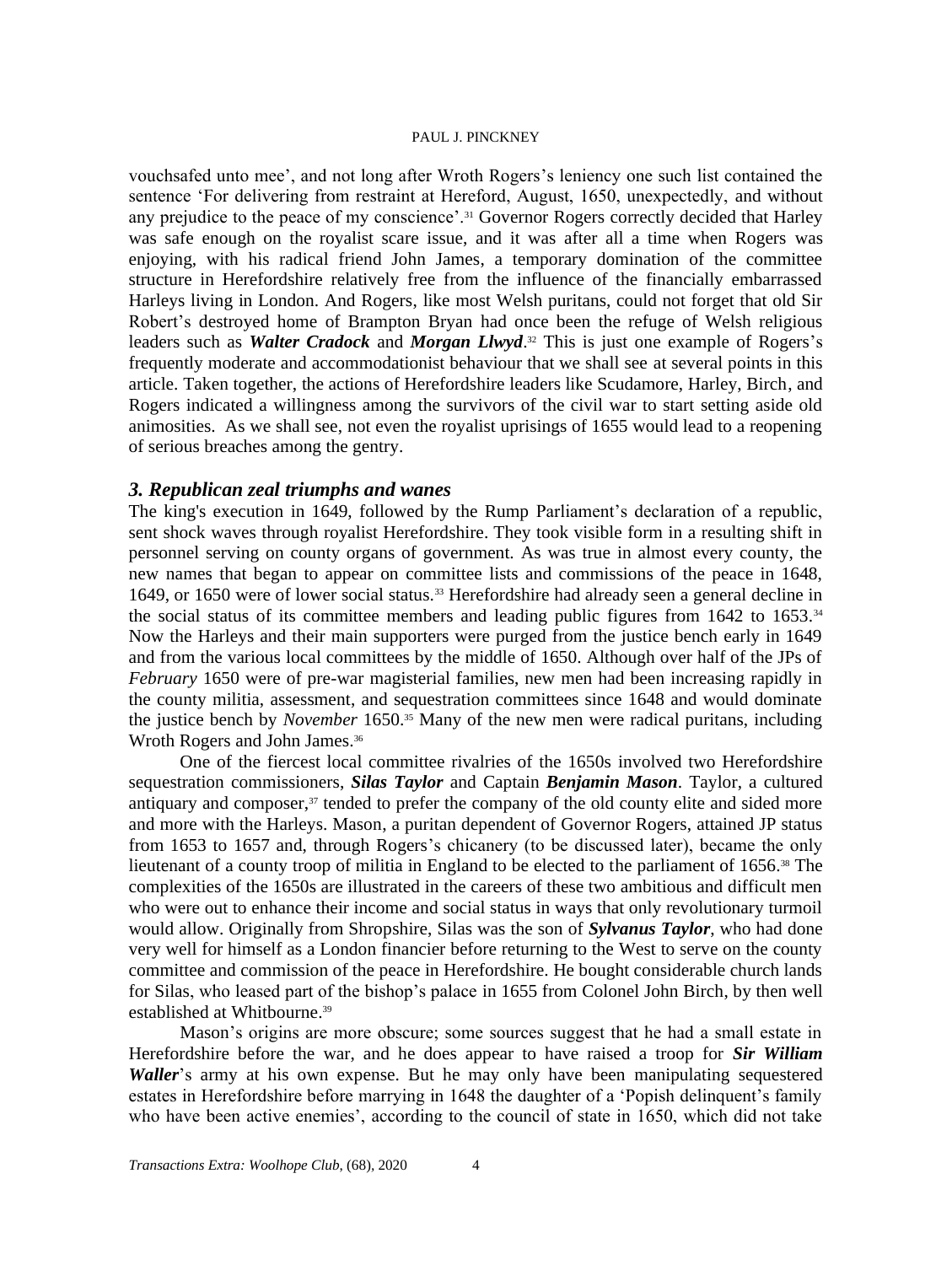kindly to the idea of his being appointed a sequestration commissioner in his wife's county of Somerset.<sup>40</sup> Colonel *John Pyne*, a native landed gentleman active in Somerset throughout the 1640s in the parliamentarian cause, was much more of a 'county boss' in that county in the Rump period than Wroth Rogers, a social upstart recently arrived from Wales, ever was in Herefordshire. Whereas Pyne dominated Somerset almost single-handedly, Rogers had to share power with others. When Pyne successfully pushed Mason out of his job in Somerset in less than a year,<sup>41</sup> Mason quickly gained a similar post in his native county without clearing his Somerset accounts.

Taylor and Mason shared quarters in the bishop's palace, where all the county committees had met for years. In 1652 they could agree on 'improving' the rents on sequestered estates,<sup>42</sup> but by early 1653 their personal and ideological differences reached an acrimonious level.<sup>43</sup> Because Rogers was siding with Mason, Taylor was temporarily displaced. But after extensive hearings and depositions, the central London commissioners acquitted both of financial skullduggery in late 1653. The radical year of Barebone's parliament was reaching its conservative conclusion.

Mason, in spite of his loose bookkeeping in two counties, could hope for local office as long as the radical puritan regime in Herefordshire of Governor Rogers, Major-General Harrison, and John James continued, but the beginning of the Protectorate in mid-December put a permanent end to Harrison's influence, began a five-year decline in James's position, and inaugurated a more tough-minded approach to unsettled local accounts. By the spring of 1654, Mason was out of office and Taylor left as the sole commissioner. By July the London officials were threatening Mason with a £100 fine if he did not perfect his accounts for the two counties within three weeks. On 5 August, Mason wrote to London that he did not have '£20 in the world' and faced being a 'prisoner all my days'.<sup>44</sup>

Mason negotiated the changing landscapes fairly well. His protestations of poverty notwithstanding, Mason continued to profit from his temporary control of sequestered estates. By 1653 or 1654 he was considered an 'Esquire', and by 1656 he was writing to Sir Robert Harley on equal terms about the possibility of one clergyman serving two adjoining parishes of which they were patrons. He was named on a JP list in 1661 and rated at £126 in the militia assessments of 1663, owning three manors in Herefordshire and other lands in Essex and Somerset.<sup>45</sup> Mason had the patronage of Wroth Rogers, who had the patronage of John Lambert; a JP in 1653-7 and an MP in 1656-8, he clearly managed to escape financial harm. Although Mason had trouble in perfecting his accounts,<sup>46</sup> he was quite proficient in picking up estates, gaining the patronage of important military figures in the 1650s, and using his wife's relatives and his new gentle status to survive the Restoration in style.<sup>47</sup>

Silas Taylor fared less well. His wealthy father had given him an initial advantage, did not have the ruthless business sense to keep up with Mason. <sup>48</sup> Taylor was in chronic debt from 1660 on, first becoming dependent on Edward Harley, the new governor of Dunkirk, and later having to sell his manuscripts (many stolen or borrowed from Hereford and Worcester cathedrals), at very depressed prices.<sup>49</sup>

There are many signs in Herefordshire of the national shift to a more conservative climate of opinion in the Protectorate years (1654-59), and Mason's removal as a sequestration commissioner was only one of the earliest. Harrison had been the top army man in England when *Oliver Cromwell* was in Scotland in 1650, but he lost his commission in this period. John James, after the heady months of Barebone's parliament, decided to concentrate on being a squire in two counties and to keep his prestigious position of Custos Rotulorum, nominal head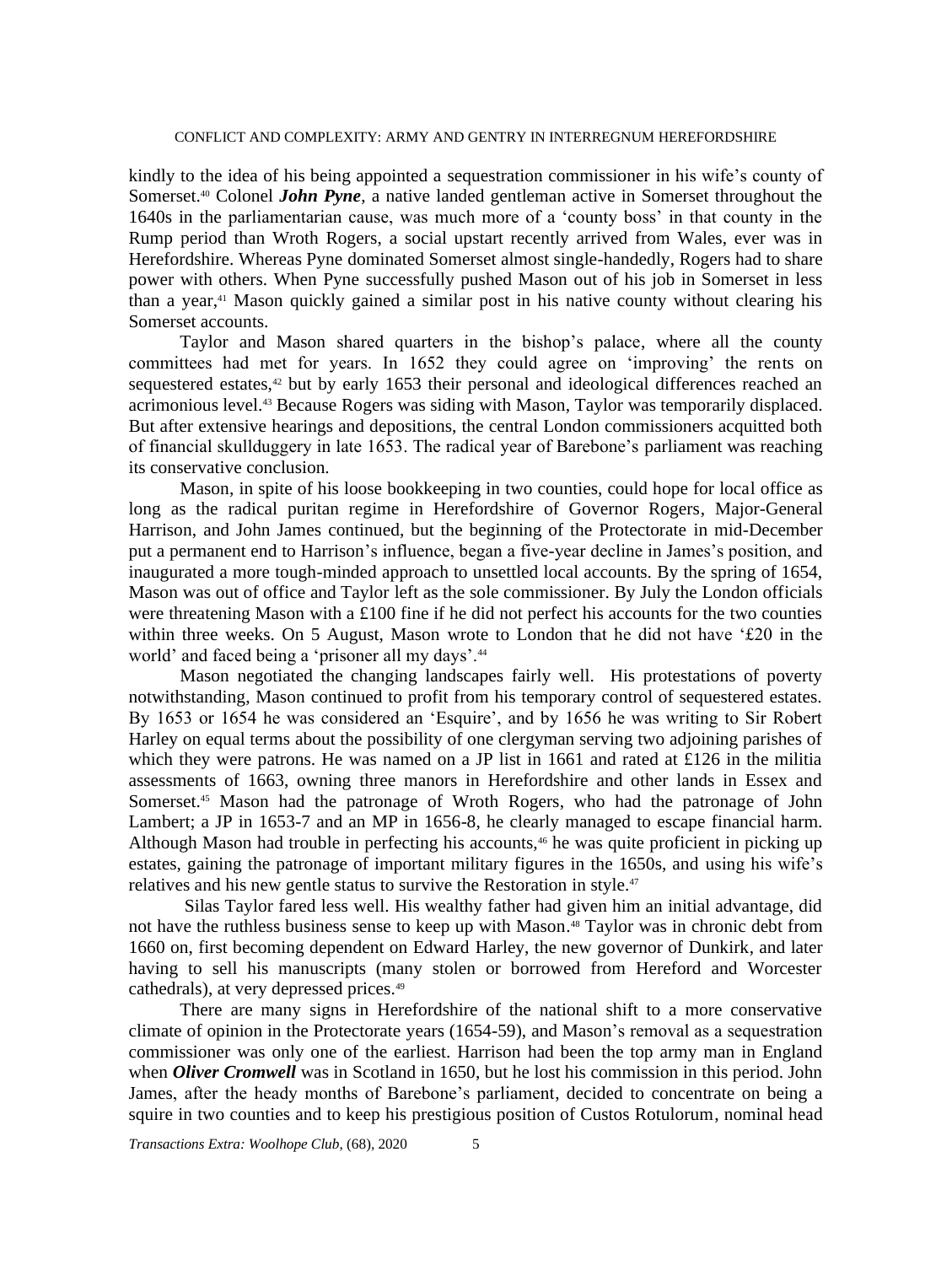of the county bench of JPs. The controversial appointment in 1653 of Wroth Rogers's choice, the eccentric radical *Richard Delamaine*, to be a prestigious cathedral preacher, ended abruptly early in 1654 when he was replaced by Edward Harley's friend, the solidly Presbyterian *Samuel Smith*. 50

In addition to the departure or marked decline in influence of known radicals, the Protectorate in all counties saw the return to local offices of known conservatives. Although the newly issued commissions of the peace of March and May 1654 do not survive,<sup>51</sup> the ordinance in August naming the commissioners or 'Ejectors' in each county given the power to remove 'Scandalous, Ignorant and Insufficient Ministers and Schoolmasters' indicated the return of the Harleys to national recognition after a five-year eclipse.<sup>52</sup> Named with the Harleys were two of their old supporters, *Priamus Davies* and *Thomas Blayney*, and, according to Dr. McParlin, several Presbyterian minister friends.<sup>53</sup> Bringing the so-called Presbyterians back into governmental service had been made possible by the earlier ordinance of 19 January 1654,<sup>54</sup> which repealed the Rump's act of January 1650 that made subscribing to the Engagement necessary for any public office. Many sincere 'Presbyterians' such as the Harleys thought that this promise to 'be true and faithful to the Commonwealth of England, as it is now established, without a King or House of Lords' was a violation of earlier oaths and forced recantation of their objections to the army's harsh treatment of King Charles I. But Cromwell, as new Lord Protector, wanted Presbyterians, Independents, and Baptists to put aside differences and work together in local government. So we find Edward Harley's name listed first after the honorary national figures on the new JP commissions of both March 1655 and September 1656, with his old ally **Bennett Hoskyns** in third place.<sup>55</sup> A wealthy barrister and Hereford's greatest property owner in 1640, Hoskyns had joined Harley in parliament from 1646 to Pride's purge (as MP for Hereford), and in 1654 he was also given his father's old position as a Welsh Judge.<sup>56</sup>

So the parliamentary election in July 1654 took place in an atmosphere of conciliation and accommodation. There were still divisions in the county, but they were not between the parliamentarians and royalists of 1642-8, for winners such as Edward Harley and John Birch treated the losers very leniently.<sup>57</sup> Lord Scudamore, the wealthiest man in the county, paid his composition fine for being a royalist leader at the lowest allowable percentage of his estate's value, and *Fitzwilliam Coningsby*, the most active royalist in the county, never paid his fine at all, perhaps because his estate was heavily mortgaged, but more likely because he held the sequestered lease to Rogers's new and immensely valuable manor of Marden.<sup>58</sup> Very few Herefordshire royalists had their estates confiscated in the famous Rump acts of 1651-2. The four MPs elected for the county in 1654 came from different parts of the political spectrum. John Scudamore of Kentchurch, *John Pateshall* of Puddlestone, *John* and *Richard Read* of Lugwardine had served as JPs and sequestration, assessment, or militia commissioners during the 1649-53 period. Their selection obviously represented an effort on the part of the gentry, who dominated all free elections, to embrace both the best of the recent radical years and the promise of the new conservative trend.

# *4. The saints' last stand*

On the other hand, the more enthusiastic puritans or 'honest radicals' around Wroth Rogers did not approve of the accommodationist trend in London and among the local gentry. Accordingly, they seized on the fact that many years before, delinquency charges had briefly been made against MPs Richard Read and Bennett Hoskyns (elected again for the city of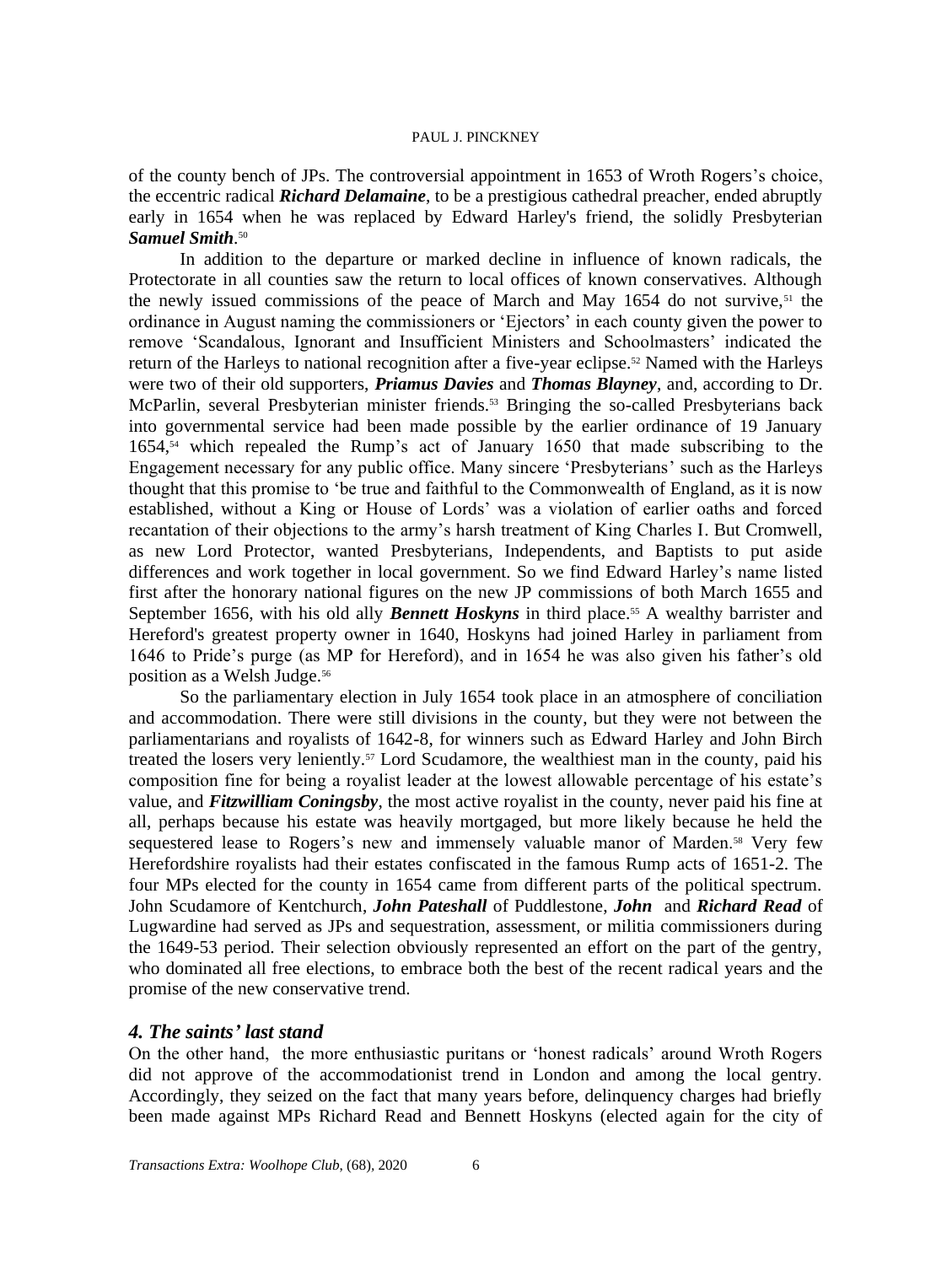Hereford), and now they petitioned against their election. That the searing experience of civil war permanently marked the minds of contemporaries is brought home to us once again as we study the petitions of the 225 puritans in Herefordshire who could neither forgive their enemies nor forget the high hopes during the early republic, 1649-53.<sup>59</sup>

Hoskyns had surely proven his attachment to the victors in the first civil war, serving as MP and JP from 1646 to 1653, and Welsh Judge from early 1654. He was the richest man in the city of Hereford, and he bought the major estate of Harewood in 1654. Those actions indicated that he viewed the Protectorate as a stable and comfortable regime for 'Presbyterians' and lawyers such as himself; those two groups had been the targets of radicals in religion and politics since the late 1640s. In the petition, the radicals found a good chance to vent their anger and frustration at the Protectorate's conservative trend. To them, the first civil war was as yesterday, and the council of state should not trust men who had once been enemies. To us, it is obvious that Hoskyns was bound to be a major factor in Herefordshire politics, and indeed his son and great-grandson were later to be MPs for the county. But the 'honest radicals' were living through exciting and changing times, and they still dreamed of an England where 'honesty' or 'godliness' would count for more than wealth. So they brought up the old accusation against Hoskyns that he had in several ways helped the royalist cause in the first civil war.<sup>60</sup>

Likewise the former royalist Richard Read had been a JP and sequestration commissioner during some of the Rump years, but he also lost his place on the commission of the peace during  $1653$ .<sup>61</sup> Although he had been voted a delinquent by the county committee early in 1648, the central commissioners in London (who deferred to Sir Robert Harley in such matters until Pride's purge ) discharged him.<sup>62</sup> Here was another 'political Presbyterian' whom the radicals could attack for his royalist past. According to the 'Articles exhibited against' him,<sup>63</sup> Read had been one of the most active commissioners for the king in raising the 'County ... against the Parliament.'

Whereas their 'articles' or 'charges' have a political and military flavour to them, more of the puritans' religious worldview comes out in the accompanying 'humble petticion and Remonstrance of divers Godly and well affected persons inhabiting within the Citty and County of Hereford'.<sup>64</sup> These 225 puritans supported the Instrument of Government's provision for triennial parliaments and its 'qualifications for the persons electors and the persons elected' which they thought 'would have proved sufficient to deterr the comon enemy from intermedling with', since those elected had to be of 'knowne integrity, fearing God and of a good conversation'. They believed strongly that those now elected lacked these qualifications and went on to complain that :

'...to the great griefe of our hearts, and sorrow of our spiritts, wee have just cause to be afraid, and to stand amazed to thinke what may be the issue, or what fruits we may expect to receive from members which are chosen and elected for that great worke, by the whole rabble of people for the most parte, the worst sort of persons consisting of Papists, Malignants and men actually in armes for the late king.<sup>65</sup>

For us, the puritan attitudes expressed here help explain Cromwell's continuing interest in 'reformation' and help justify the regime of the major-generals and the exclusion by the council of state of ten or so MPs in 1654 and 100 or so in 1656. We are not surprised that the small godly party in Herefordshire went on to express its fear that :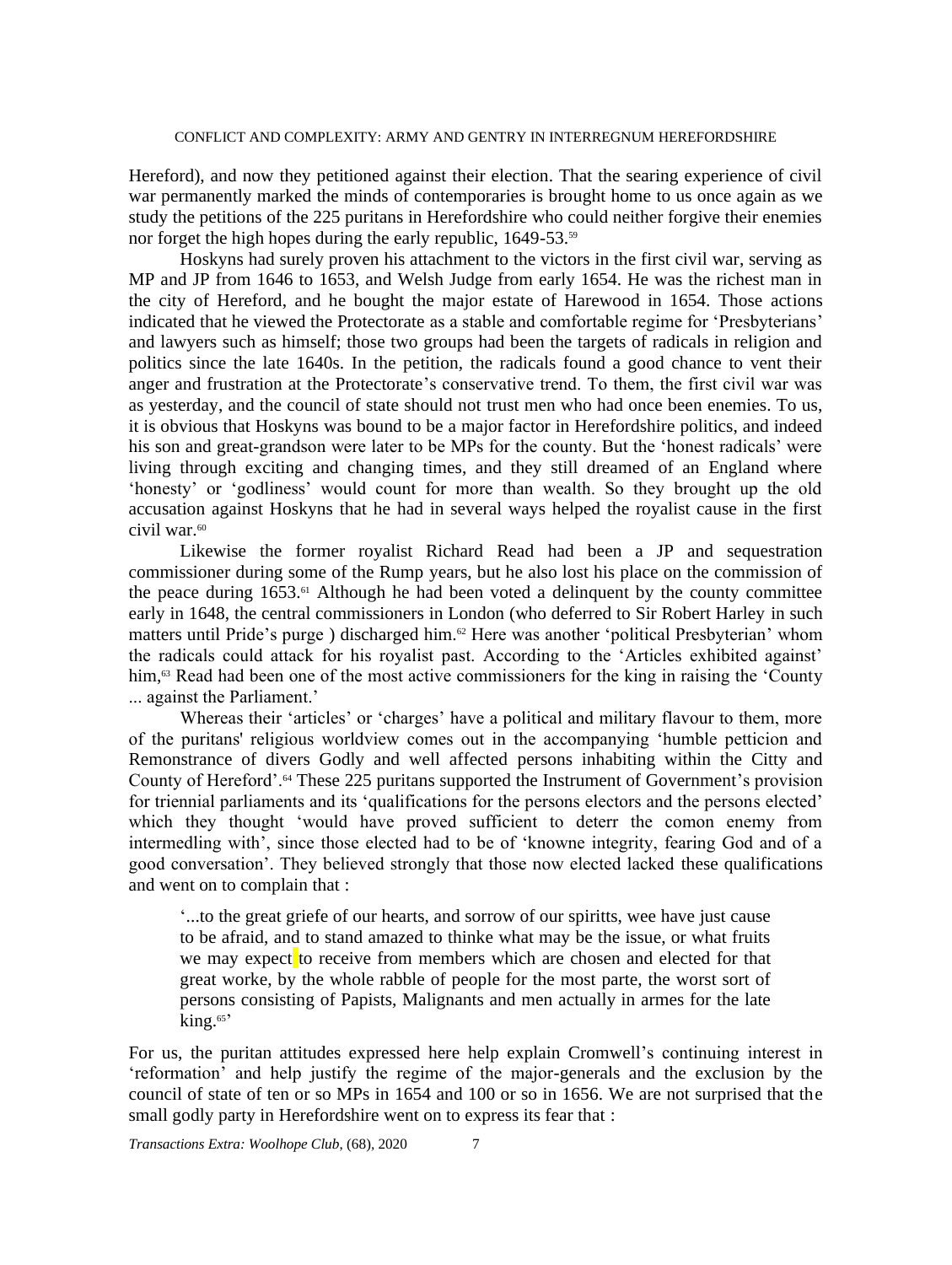'...not only in this citty and county, but also in many places of this commonwealth (unless prevented by your highness and your honorable Councill's careful scrutinie and examination) men of contrary principles will be advanced to high power, who are either manifestly malignants, prelaticall or at the most neutors in the cause of Christ, and may prove to be averse to this present Government, and the interest of the Godly and well affected of this nation, and to the power of godlyness it selfe!<sup>66</sup>

The godly party was obviously aghast at the easygoing pragmatism in vogue after the closing down of Barebone's parliament.

But their petition failed. Although Cromwell may have been emotionally stirred by this petition from a minority of saints within a minority of avid parliamentarian supporters in Herefordshire, the council of state nonetheless admitted all six MPs: Read, Scudamore, Flackett, and Pateshall for the county; Hoskyns for the city; and Colonel John Birch for Leominster, which he had dominated since at least 1648 when he became High Steward (if not 1646, when he began to sit for the town). Meanwhile Hoskyns, Read, and John Scudamore of Kentchurch, JP had certainly demonstrated remarkable political survival skills.

# *5. Colonel Birch arrested and imprisoned*

Ironically, it was Birch, the old parliamentarian governor of Hereford, and not the ex-royalist targets of the petition, who would cause the government so much trouble in the parliament of 1654. Birch was a leader in the effort to rewrite the Instrument of Government in a fashion designed to enhance the power of gentry MPs and to diminish the size, cost, and power of the army. He seemed weary of a strong military presence. This almost successful strategy was thwarted by Cromwell's dissolution of the parliament in January before the 'Government Bill' had completed its passage.<sup>67</sup> But Birch's anti-military stance in the parliament of 1654 was so vigorous as to get him excluded from the next parliament by the council of state in September 1656.

It was not, however, the cause of his arrest by Wroth Rogers in March 1655. Although he is named in *John Thurloe*'s notes concerning a possible Presbyterian-Republican plot in the late fall of 1654, that was not the cause either.<sup>68</sup> What caused Birch's imprisonment was his casual attitude towards the nation-wide royalist uprisings attempted, but thwarted by the government, in February and March 1655. Even then it was on the initiative of Wroth Rogers rather than the council of state, which was not afraid to appoint Birch's friends, such as Edward Harley and Bennett Hoskyns, to places of honor on the new commission of the peace that month.<sup>69</sup>

Governor Rogers decided to arrest Birch on 17 March 1655, when the governor was raising militia forces in Herefordshire and Monmouthshire to combat any royalist action that might occur in those counties. The general occasion was the meeting of the 'county' at the Assizes, and the specific precipitating cause was the nature of Birch's remarks to the judges. Although everyone actively involved in central or local government knew that the uprisings of that month were part of a widespread royalist conspiracy, Birch chose to assert 'that the present insurrections ... did not consist of cavaliers, but a company of silly quakers, with some other discontented persons'.<sup>70</sup> Rogers's letter to Cromwell justifying the arrest of such an eminent figure as Birch, who loved to sway crowds with his down-to-earth oratory, reported with some anxiety that he not only did not surrender his famous short sword voluntarily, but also said as it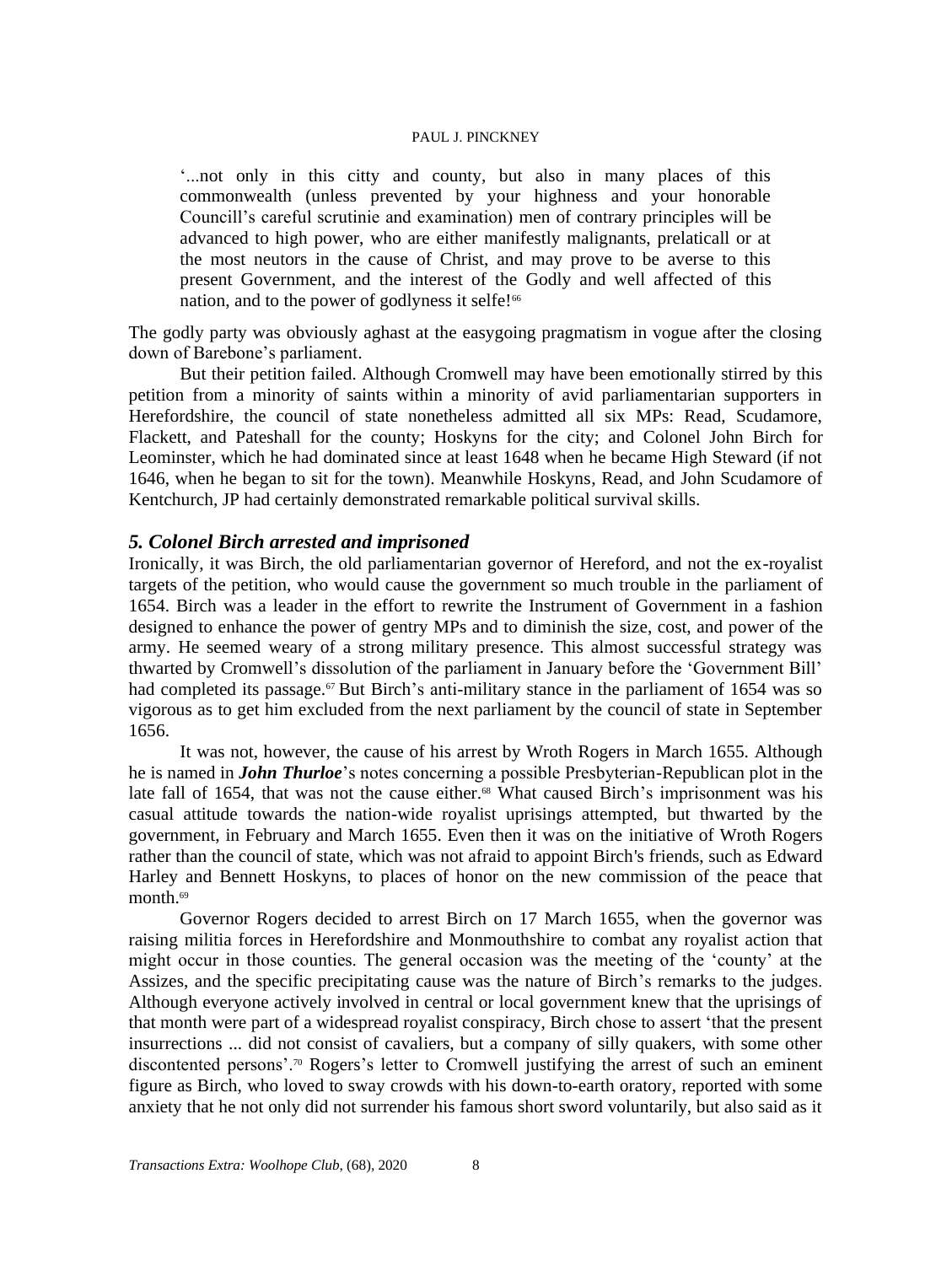was being taken from him, 'though my sword is short now, it may be long enough within a while'. There was an urgency in Rogers's letter because Birch's moated house, the former episcopal palace at Whitbourne, was on the Worcestershire border and 'there is to be in Worcester City very shortly one of the greatest horse faires in England'. This was the type of gathering that royalists used to avoid suspicion, and as Rogers observed, 'there are now no forces in that county'.<sup>71</sup>

Within a week the council of state had ordered Rogers to take depositions from those who had heard Birch speak and to send in the 'examinations'. But the government, confident that the insurrection had been crushed, told Rogers to disband the soldiers 'above the establishment' and to pay off the 'supernumaries' who had been on duty at Colonel Birch's house and at Ludlow Castle. <sup>72</sup> On 20 April the council finally ordered that his house should 'be made untenable by filling in the moat or by making sufficient breaches therein to give free passage to the house, and [Birch] ... is to have it done within two months, or col. Wroth Rogers shall do it speedily, as he is hereby empowered to do, and to remove the soldiers now garrisoning it'.<sup>73</sup> The question arises of how Birch could oversee this work if he were imprisoned in Hereford half a county away. The most likely answer involves a compromise between those seeking the political advantages of rewarding 'Presbyterians' for not joining the royalists in the recent uprisings and those concerned more with military or security issues. I suggest that the council intended to free Birch but to require him to make his moated house 'untenable'. Such a compromise could be defended on both political and security grounds. However, if this plausible explanation is true, either the council neglected to inform Rogers or the record of the order has disappeared.<sup>74</sup>

Whatever the intentions of the council, *Major-General James Berry* found Birch a prisoner at Hereford when he arrived on his first visit in November.<sup>75</sup> He reported to Thurloe:

I mett with (as a prisoner here) Coll. Birch, who hath applied himselfe to me as to a little king, that could redresse every grievance. I confesse upon examination of the business, though there were some ground of jealousy, yet I cannot see any great reason he should now be kept in restraint. It is true, the man is popular in these parts, and he loves to be soe. He is taken for a great wit, and guilty of some honesty [has a good reputation], and upon that account able to doe hurt, if he have a mind to it, but he professeth desire of peace and settlement, and saith he is for the same things that we are ... And trully I thinke it were an easy matter to gaine him, if he be worth getting; but not to trouble you with my thoughts, I shall tell you of my actions. I have desired the governour (whose prisoner he is) to give him liberty to be at his owne house upon his promise to appeare, when he shal be called for.<sup>76</sup>

Here we have evidence of a politically shrewd Major-General Berry freeing the prisoner of Lieutenant Colonel and Governor Rogers, patron of the local religious radicals. It amounted to one more deposit toward the price of accommodation.

# *6. Major-General Berry vs. Governor Rogers*

Several pieces of evidence suggest that although Wroth Rogers certainly cut a few corners to find money to make repairs on the castle or to pay his soldiers, $\tau$  he was not a grasping bully devoid of political skills. To be sure, he acted outrageously at the county elections in August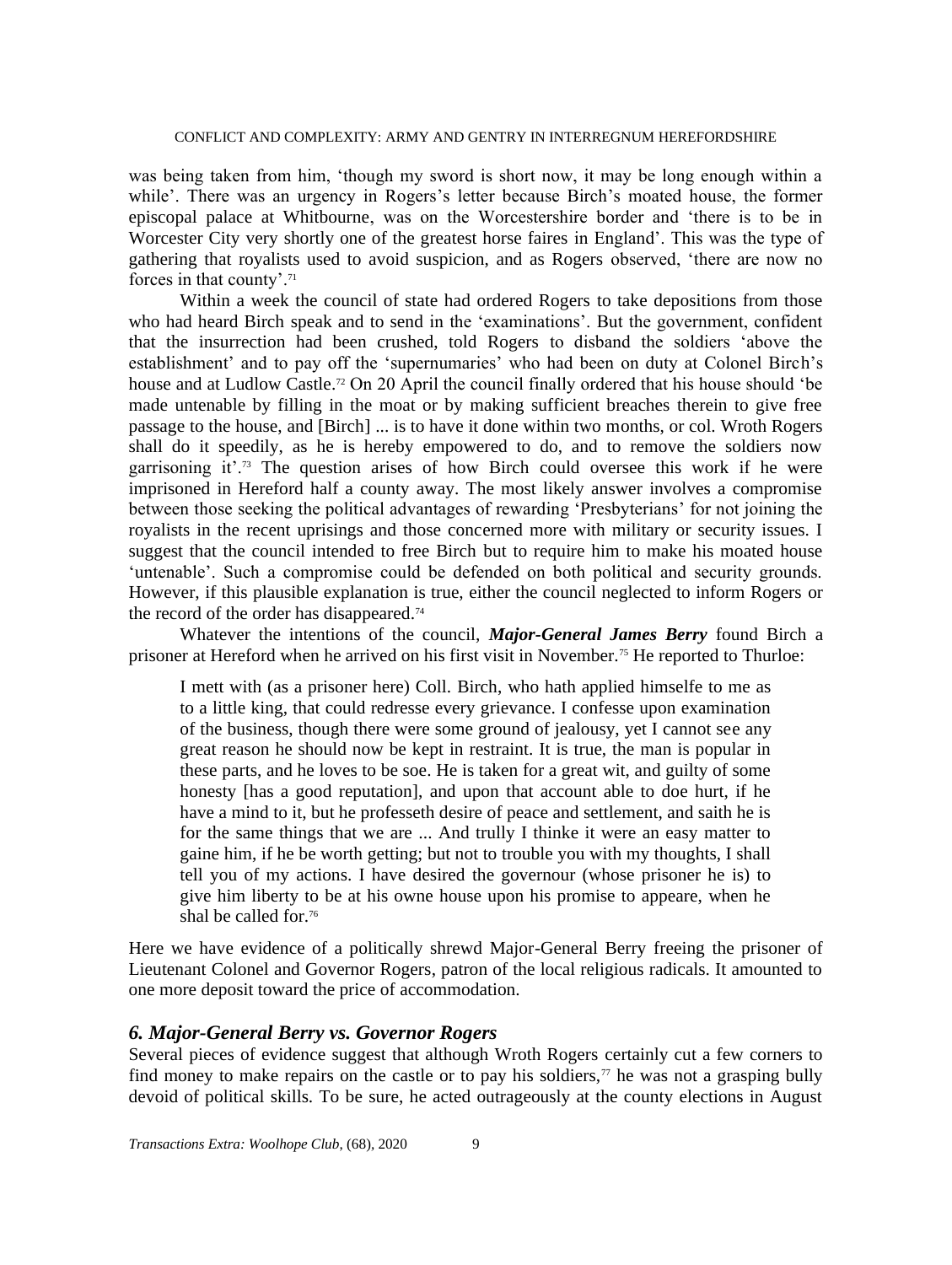1656 and December 1658, as we shall see. But kinder assessments of his character come, for instance, in a letter from the local commissioners to the national committee on compounding in March 1650, which comments that Rogers 'has demeaned himself with moderation and integrity, abstaining from the injustice and oppression by which many others of like place have heaped up good sums'.<sup>78</sup> Although 1655 was the year when major-generals and other officers treated many former royalists harshly, Rogers acted towards Lord Scudamore, the premier cavalier in the county, in a friendly and accommodating fashion. A few days after Berry's visit in November, Rogers and four other new 'commissioners for securing the peace' (all JPs except for *Miles Hill*) agreed to go along with Scudamore's efforts to get Cromwell to relieve him from paying the new decimation tax. Rogers and the others did 'certifie all whome it maie concerne that...[Scudamore] haeth since his composition for his delinquency lived verie peaceabl and quiett at his habitacion there without offeringe the least disturbance to the publique peace of this Commonwealth...and haeth all waies, as far as wee could discerne, endevered the peace of the nation and shewed himsealfe redie to doe all office of kindnes to the frinds of this present government.<sup>'79</sup> Rogers thus appears more interested in security than in oppressing former enemies.

To what extent can Rogers even be considered a 'county boss'? Two of the most eminent historians of the late twentieth century held differing opinions on Governor Rogers's role in Herefordshire in the 1650s. David Underdown called Rogers a 'radical Puritan outsider' and argued that this was one of the counties that 'before and after the Major-Generals were ... controlled by military bosses assisted by a few minor local men'.<sup>80</sup> The late Gerald Aylmer, thinking this assessment somewhat misleading, asserted that Rogers 'certainly ... did not rule the county single-handed as an autocrat in the 1650s any more than the Harleys had done in the later 1640s'.<sup>81</sup> However, the general absence of local JP records, as Aylmer said, 'makes it impossible to say how far he dominated the day-do-day proceedings in local government under the Commonwealth or the Protectorate'.<sup>82</sup>

Governor Rogers and Major-General Berry had quite different people in mind for sheriff in 1656, and the governor's recommendation of the moderate lawyer *William Powell (alias Hinson)* indicates his acceptance of at least part of Cromwell's general plan of reconciliation. Powell, born Hinson, was a barrister of the Middle Temple who took his uncle's name in 1653 when he inherited the Pengethley estate of his mother's brother, *Sir Edward Powell*, Bt., an early supporter of Sir Robert Harley. William Powell had been a militia captain and JP in Middlesex from 1650 to 1654 before moving to Herefordshire, where he became a JP on the commission in March 1655 that gave Edward Harley and Bennett Hoskyns, another Middle Temple barrister, such high places on the list. His second marriage on the last day of 1655 to the widow of *Sir John Brydges*, Bt., made him even wealthier, and it is no surprise to find him serving as sheriff in 1658, being elected an MP for the county with Edward Harley to the Convention Parliament in 1660, and being created a baronet in 1661.<sup>83</sup>

Major-General Berry was gathering nominations from trusted figures as he rode through the counties in his district, but he summarily rejected Rogers's choice.<sup>84</sup> Rogers knew more about security risks in Herefordshire than Berry, but Berry turned down Powell in favor of an earnest, proven worker, *John Flackett*, the 1654 MP who had been a JP and local commissioner since around 1649. It is clear that Berry was either suspicious or jealous of Rogers's position in the county. He made necessary 'stops' in Hereford, but his longer 'stays' were in Worcestershire or at his headquarters in Shropshire. Any time Berry was near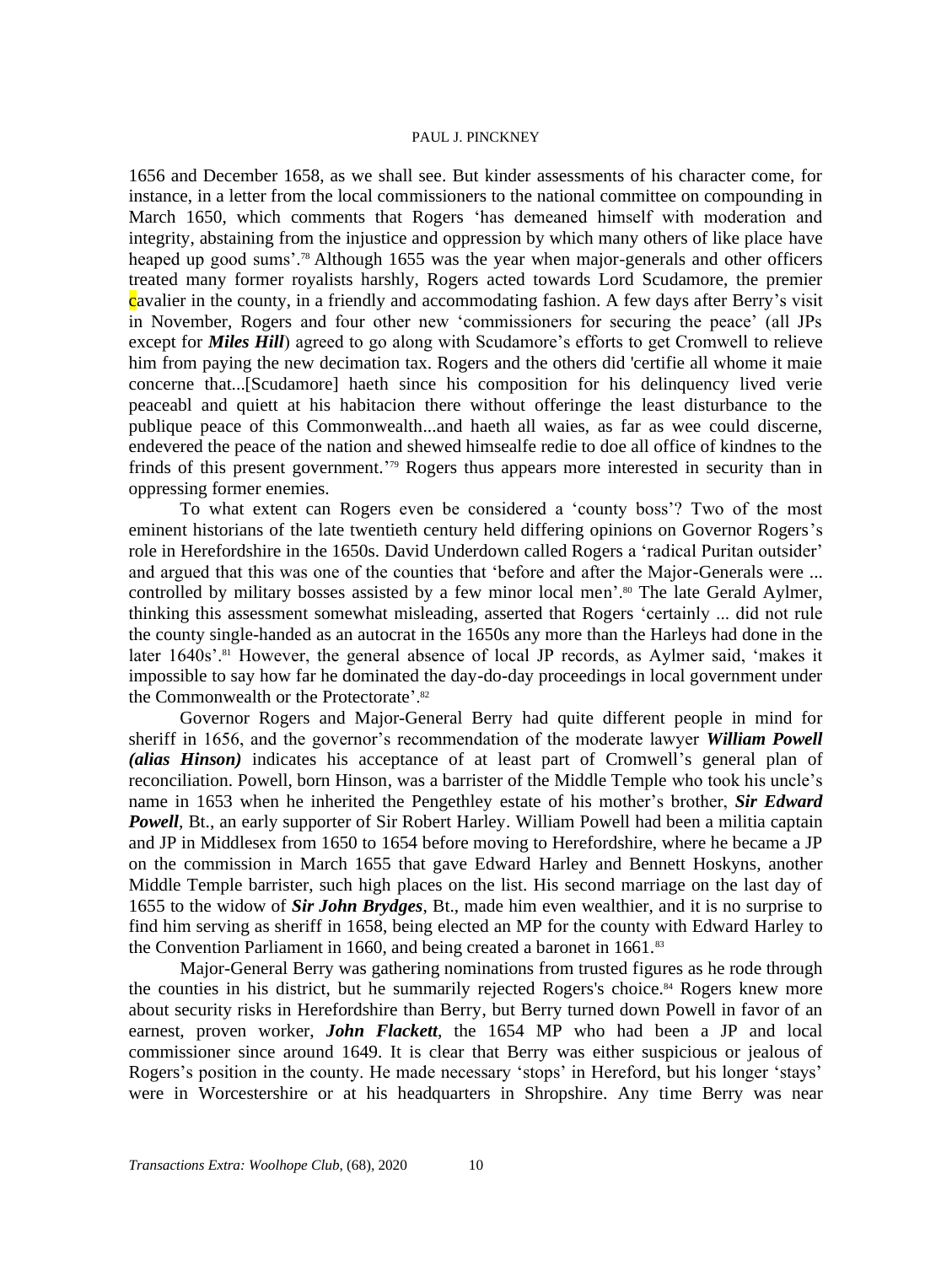Hereford, he would pointedly ask that his mail be sent to *Capt. Unton Croke*, an officer in his own horse regiment whose troop was sometimes quartered in Hereford.<sup>85</sup>

It is thus strange to find that after a long delay, Wroth Rogers was himself appointed sheriff of Herefordshire. Traditionally decided in early November, the sheriffs for 1656 were not appointed until January because of wrangling between factions on the council of state. In his army-slanted newsletters *Gilbert Mabbott* had to keep revising the names. Although Rogers was listed on 5 January,<sup>86</sup> the governor was one of the few army nominees to hold up over weeks of deliberations, with the chancery order not being dated until 21 January.<sup>87</sup> By the mid-1650s, Governor Rogers had settled into life among his Herefordshire neighbors, and into a more conciliatory approach than Major-General Berry, the outsider sent in to avert any more royalist uprisings.

The question of army influence on the selection of sheriffs for 1656 is a good introduction to the historical debate that has raged since the appearance in 1981 of Henry Reece's important doctoral thesis on the army of the interregnum.<sup>88</sup> The interpretation of Reece's thesis that asserted a continuously intrusive 'military presence' throughout the 1650s was considerably diminished by Austin Woolrych's 1988 Special Ford Lecture, 'The Cromwellian Proctectorate: a military dictatorship?', published as an article in 1990.<sup>89</sup> A close reading of Reece's thesis reveals that he did not make general assertions concerning the whole interregnum period. Most of the thesis is devoted to 1649-51 and 1659-60, and Reece bemoans the relative lack of evidence for the Protectorate years. He does chronicle the gradual reduction of troops in England in the 1650s in all but a few towns of strategic importance. In Hereford, he gives the number of soldiers in the garrison as 200 in 1649 and 70 in 1655.<sup>90</sup> Not considering Hereford a major town, Reece says that 'for the last four years of the Protectorate not one major inland town, with the exception of Carlisle, held a permanent garrison.'<sup>91</sup>

Although the main task of the major-generals was to ensure that nothing like the widespread royalist uprisings of early 1655 would ever happen again, they were also given a moral reform agenda to implement that was impossibly ambitious, as Christopher Durston has emphasized. The likelihood of failure of such a moral crusade did not enter Berry's mind on his first trip to Herefordshire. In his letter to Secretary Thurloe, he was clearly pleased with the enthusiasm of the group of active puritans among the local gentry with whom he had met the day before. Berry claimed that 'the gentlemen of this county mett here, and with much readiness, and (indeed I thinke) joy began to put my lord's orders and instructions in execution, and I hope will carry on their business vigorously. Some that have seemed disatisfyed, and have declined action formerly, have now declared their hopes of good by this dispensation, and are resolved to assist in this worke, and are persuaded it will bring forth some desireable reformation.'<sup>92</sup>

Gentlemen might reappear in local government for different reasons. Although the major-generals are often viewed as military satraps of an unpopular puritan regime, we must remember that many 'Presbyterian' gentlemen, shocked by regicide and annoyed by the temporary dominance of radical puritans in the early 1650s, could still be attentive to reform rhetoric if it was couched in a properly moderate form. Berry appears to have been good at this, and Quarter Sessions attendance in Shropshire, for example, increased during his tenure. Berry claimed that John Birch could be won over, and another famous gentleman, Edward Harley, had begun to reappear in county affairs even before Berry's arrival.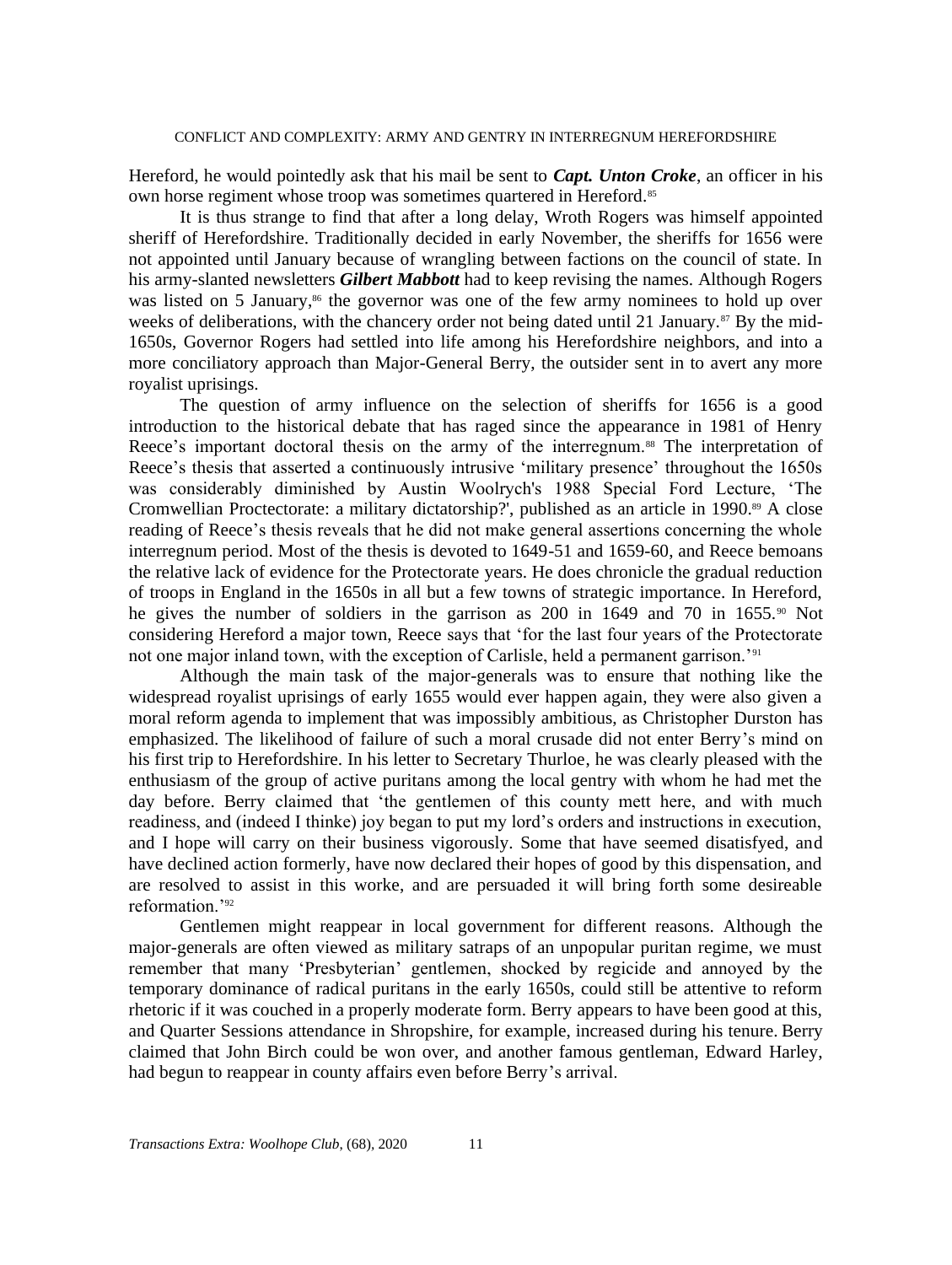# *7. Harley's return*

Edward Harley was able to return to the county's upper ranks as Herefordshire's melange of mixed factions emerged in the mid-1650s. On one of his many trips to London, he was clearly impressed by the city's reception of the Lord Protector in February 1654. Harley apparently interpreted the inauguration of the new government and its ordinance of January 1654, which revoked the Rump's prescription about taking the Engagement, as bringing an end to his banishment from the county for ten years back in 1650. Surviving accounts clearly show him moving among his estates while residing most of the time at the Harley house in the border town of Ludlow (Shropshire) only a few miles from the family estates in the Brampton Bryan and Wigmore area.<sup>93</sup> In the summer of 1654 he married the Devonshire heiress *Mary Button*, who brought a much-needed portion of £3000. Although Edward and Mary quibbled constantly about debts, jewels, and bills before her death in 1659, it was during 1654 that young Harley began to plan the rebuilding of the Brampton Bryan church, the 'parsonage', and the 'town' of nineteen cottages.<sup>94</sup>

Harley's political comeback was marked by his appointment as an Ejector ("of Scandalous Ministers") in 1654 and by his appearance among the JPs in March 1655. In September he, his brother *Thomas* and *John Tombes*, minister at Leominster, wrote to the 'Commissioners for approving of Public Preachers' to denounce the notorious *Richard Delamaine*, the preacher friend of Wroth Rogers and the enemy of Harley's ally Silas Taylor.<sup>95</sup> In November, Harley received a copy of a petition that Radnorshire sent to the Lord Protector following the 'General Sessions' there on 2 October. The county had approved of Mr. Cole, a minister appointed by Cromwell, but it needed the tithes 'lately belonging to the King' which the Lord Protector presumably controlled. Harley had also helped settle some local parish issues.<sup>96</sup> Such evidences of Harley's return to county affairs at this time are especially important, given the lack of Quarter Sessions records, for it is very unlikely that he would have been elected to parliament in 1656 without recent magisterial activity. But although viewed as a JP in 1655, it is quite possible that he did not return as an active JP until after the new constitution, the Humble Petition and Advice, was passed by a gentry-dominated parliament in 1657.<sup>97</sup>

Harley did not attend Quarter Sessions in April 1656, but many of his allies did. This is the only occasion in the mid-Protectorate years for which we have an attendance list, and it shows that a very diverse puritan group was running the county, though not as a monopoly. Colonel John James, the Fifth Monarchist squire, 1653 MP, and Custos Rotulorum, was inevitably named first among the thirteen, but Harley's ally, the wealthy Bennett Hoskyns, was next. Other moderate conservatives and Harley allies on the list were *Francis Pember*, *Thomas Rawlins*, and *Rudhall Gwillym*. 98 Six other JPs can, like James, be considered radical puritans: Benjamin Mason, John Pateshall, *John Cholmley*, *John Woodyate*, *Morgan Watkins*, and *Thomas Seaborne*. Not much is known about the attitudes of the remaining two, *Francis Hall* and *Charles Darley*, men of very small estates.

Seaborne had worked for years as a city JP with Governor Rogers, who was presumably present at this meeting in his new role as sheriff. But certainly not all the puritans were creatures of Rogers and James. For in comparing this list with those of October 1651 and January 1654, one is struck by the continuity of names and attitudes.<sup>99</sup> All but Seaborne had been JPs in the year of Barebone's parliament, and eight of them since at least 1650, with Hoskyns and Rawlins dating back to deputy-lieutenant service in 1642. So while Independents,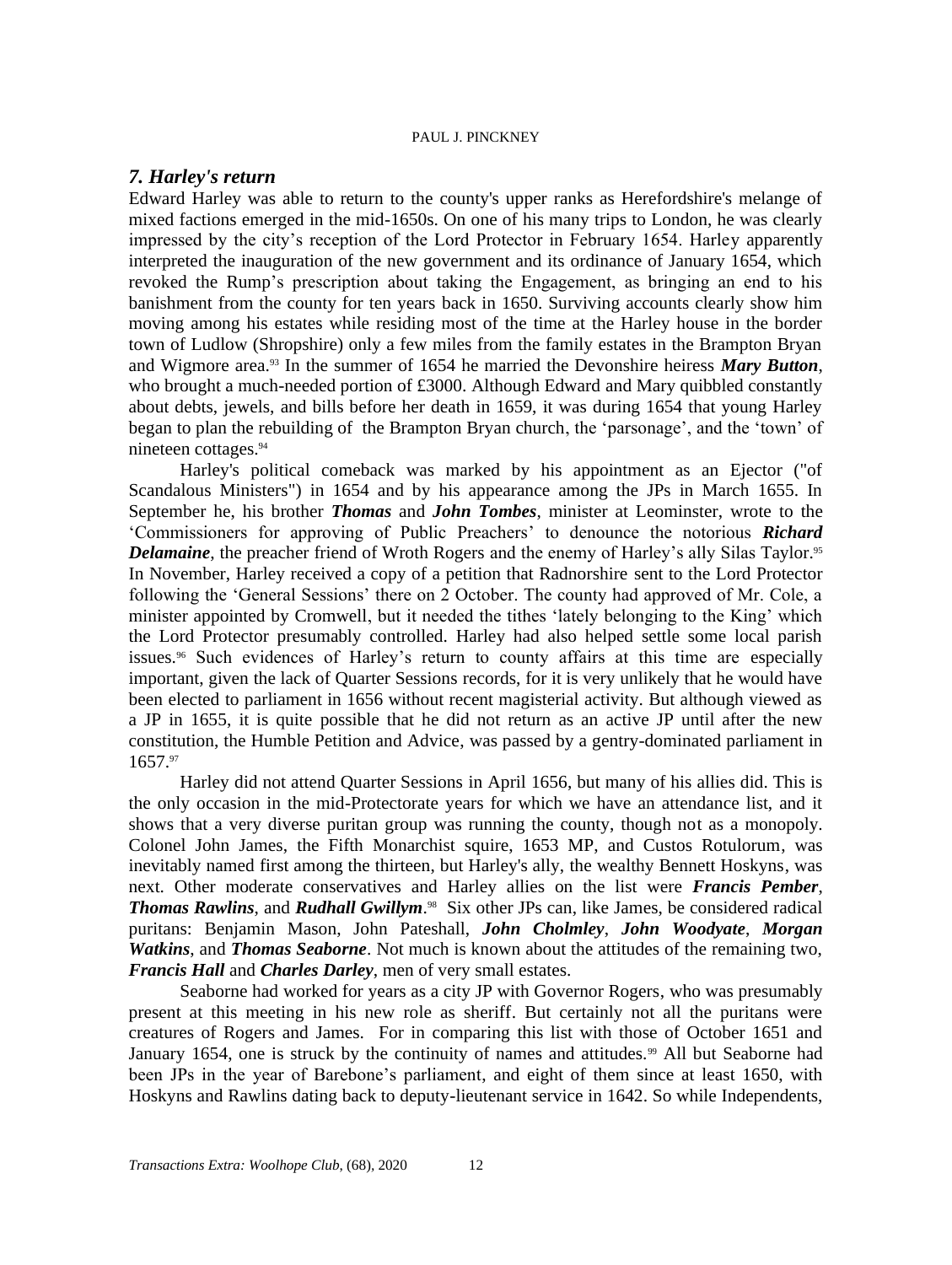Baptists, and other zealous puritans were in a clear majority, the allies of Harley and Birch were never completely swamped.

But the Protectorate's conservative shift—and its greater success in other counties in attracting into local service gentlemen who could be called 'Presbyterians', or 'neuters' or 'royalists'—was frightening to the core of radical puritans around Wroth Rogers and John James. Such men in several counties must have appealed to their patrons at Westminster, prompting the remodelling of commissions of peace in July 1656 in several counties to 'insert' allies of the army and to 'omit' some gentlemen whose loyalties were much more conservative or traditional. Although Herefordshire experienced no similar change among its JPs, there was a parallel move affecting the list of 'Commissioners for ejection of Scandalous Ministers' on 14 August 1656. <sup>100</sup> The newly appointed 'Ejectors' included five radical puritan JPs appointed in 1653, and three of their minister friends. Two of the latter and three of the JPs had signed the puritans' petition in 1654 opposing the election of Hoskyns and Read as MPs. This is one of several hints that what is loosely called the 'military party' on the council of state wielded preponderant power during the preparations and elections for the parliament of 1656. The larger tug of war between a resurgent coalition of moderates and conservatives, and puritans trying to revive the 'Good Old Cause', was to take particularly dramatic form in the Herefordshire election of 1656.

# *8. A stolen election*

The parliamentary election of 1656 was one of the most hotly contested of the century, marked in almost every county by opposing slates of 'Presbyterians', conservatives, or traditionalists opposing religious pluralism, versus minorities of radicals or zealous puritans allied with the army, hoping to establish toleration of diverse religious sects. Such tense and fluid contests emboldened Governor and Sheriff Wroth Rogers to perpetrate one of the most brazen denials of the 'voice of the county' experienced anywhere in England that year. On the county election day of 20 August, approximately 3,300 voters came together at Lugg Meadow, just outside the city walls of Hereford, to elect four MPs. The Herefordshire election was, as in so many counties that year, an explicit army-gentry conflict. But whereas the gentry won all other such contests (e.g., in Kent, the West Riding, Norfolk, Suffolk, Hertfordshire, and Cheshire), in Herefordshire Rogers was able to frustrate the will of the great majority of the county's voters. The gentry slate was comprised of Edward Harley and two of the 1654 MPs, John Scudamore and Richard Read. The radical puritan or army slate was Major-General James Berry, Colonel John James, and Captain Benjamin Mason, Governor Rogers's ally and now a lieutenant in his militia troop.

The county was entitled to four MPs, but a precious surviving election narrative focuses on only three.<sup>101</sup> After the prescribed reading of the writ, Sheriff Rogers named the persons standing for election, and the voters shouted their choices 'promiscuously'. Rogers then directed the electors 'to divide themselves into two companyes, to the end that he might take view of them and judge which should be the greater company.' The gentry's supporters 'drew off from the place where the writt was read' but not 'out of the same ground'. The sheriff and the supporters of Berry, James, and Mason stayed put, and those voters 'cryed up the said persons names, whereuppon the Sheriff said he heard none but voted for those last-named'. Just then William Gregory, the barrister friend of Harley and the Scudamores, rode up from the other group and demanded a poll, telling the sheriff that the 'greater parte of the electors were withdrawen into another company according to his direction'. Rogers asked Gregory for whom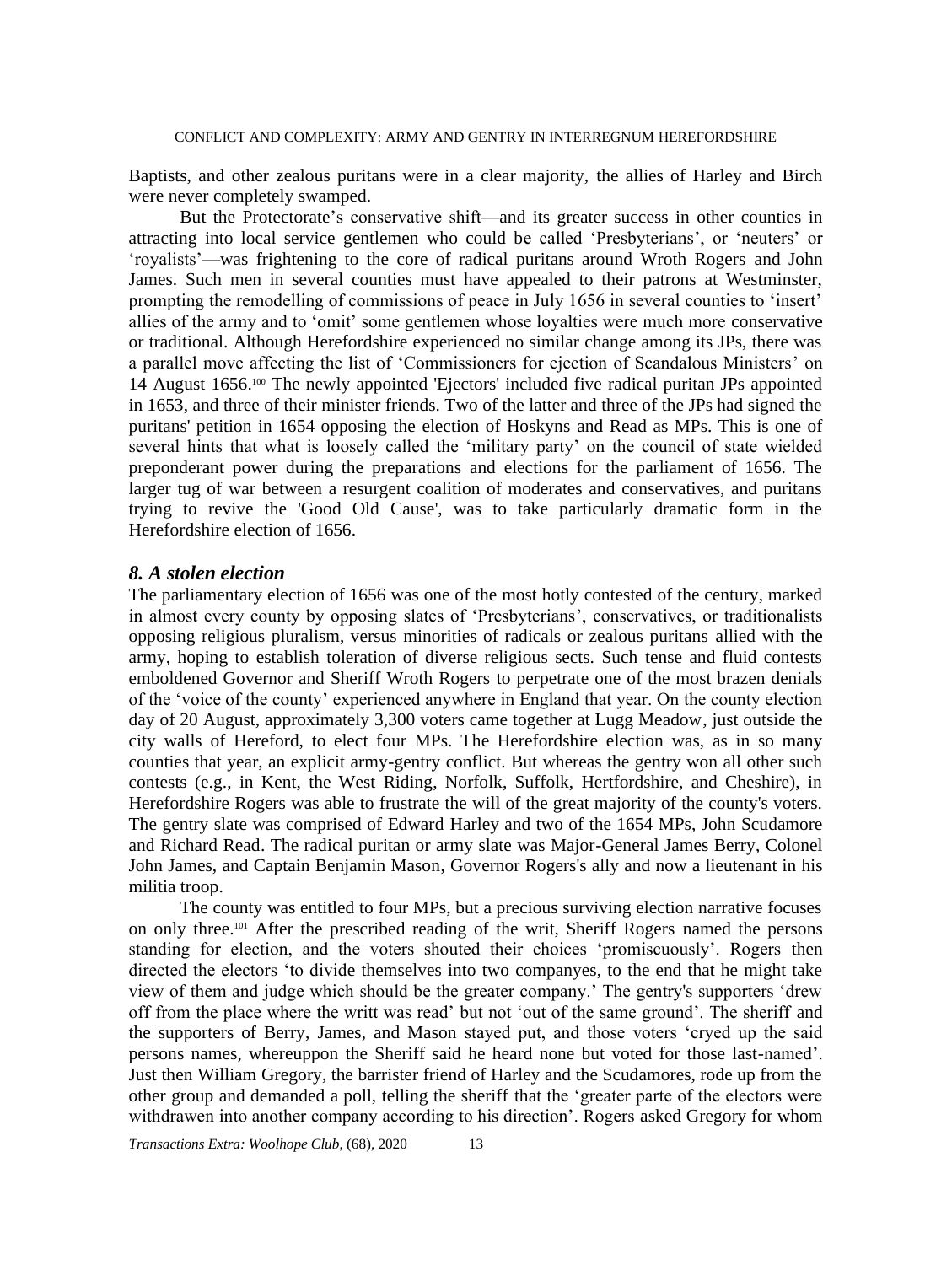he demanded the poll, and he named Harley, Scudamore, and Read. By this time Harley had become suspicious and had ridden over. As soon as Harley demanded the poll, he was 'declared to be elected notwithstanding that the company about the sheriff did not vote for him, but those that were withdrawen did'. Harley was given Colonel James's place, and Mason and Berry were also declared winners by the sheriff. Harley then 'demanded the poll for Mr. Read as against Captain Mason, and for Mr. Scudamore as against Major-General Berry.' By this time, many of the gentry group had come back to the sheriff, and Scudamore, John Birch, Silas Taylor, and *Thomas French*, an old neighbor of the Harleys',<sup>102</sup> also demanded the poll. 'But it was denyed by the said High Sheriff, who theruppon took his horse and rodd out of the meadow.' The narrator, showing a gentry concern with matters of property and quality, closes his account by saying that at the same time 'two persons that voted for Captain Mason and stood on the table by the High Sherriff, were asked whether they were worth 200 l., and they confessed they were not.' Harley added a postscript in his own handwriting, which gave some of the names of those who had demanded the poll, noted that the undersheriff had said, 'You shal hav a pole next year'. It concluded with the anti-Rogers remark, 'The greatest number who were neer the Sherrif when he declared Berry & c. to be chosen were servants to the Sherrif, and soldiers'.

This narrative of Wroth Rogers's attempt to impose a military and radical puritan group on the county is confirmed and slightly amplified in a petition that now exists only in a lateseventeenth-century copy.<sup>103</sup> The 'humble petition of the freeholders and electors of the county of Hereford' states that 3,000 of them appeared 'at the time and place appointed ... to give their voices' for Harley, Scudamore, and Read. It claims that there were not 'three hundred dissenting persons and very few of those capable to give their voices'. But Wroth Rogers, 'Sheriff of the said county, did pretend to be dissatisfied whether the said persons so elected had the greater number of voices, whereupon your petitioners did demand a poll which hepurcge denied and forthwith declared James Berry and Benjamin Mason, Esquires, whome we neither elected nor do intrust to be chosen in the stead of the said John Scudamore and Richard Reed, and then [he] departed the place'. The petition was sent either to the council of state or to parliament, for it asked 'your Honours ... [to] reestablish your petitioners' said election and to right them against the bold infringements of their dearest Liberties'. Parliament on 2 October did refer the contested return to the Committee for Privileges, <sup>104</sup> which deliberated very slowly.<sup>105</sup>

The committee doubtless shared some of our confusion, for both the narrative and the petition mention only three places rather than the four Herefordshire was entitled to, and neither mentions Bennett Hoskyns, the fourth county member.<sup>106</sup> That the newsbooks did not print the results until 8 September<sup>107</sup> is clear evidence of some manipulation after 20 August. We do not know whether three or four winners had been proclaimed at Lugg Meadow. Since Hoskyns was elected for the city of Hereford in 1646 and 1654 and Wroth Rogers in 1656, it is quite plausible that both the gentry and the radical puritans agreed to a compromise allowing the powerful governor a place in parliament in return for the widely respected Hoskyns having an uncontested county seat. Would that not be exactly the sort of accommodation which Hoskyns himself could have originated and the frequently pliable Rogers endorsed?<sup>108</sup> As sheriff, Rogers could not return his own name in the indenture for the county, but there was ample precedent for a borough return, the most famous for many years being Sir Simonds D'Ewes's return for Sudbury to the Long Parliament.<sup>109</sup> Indeed, it is certain that there were several deals between Rogers and Hoskyns, for they were the two county members later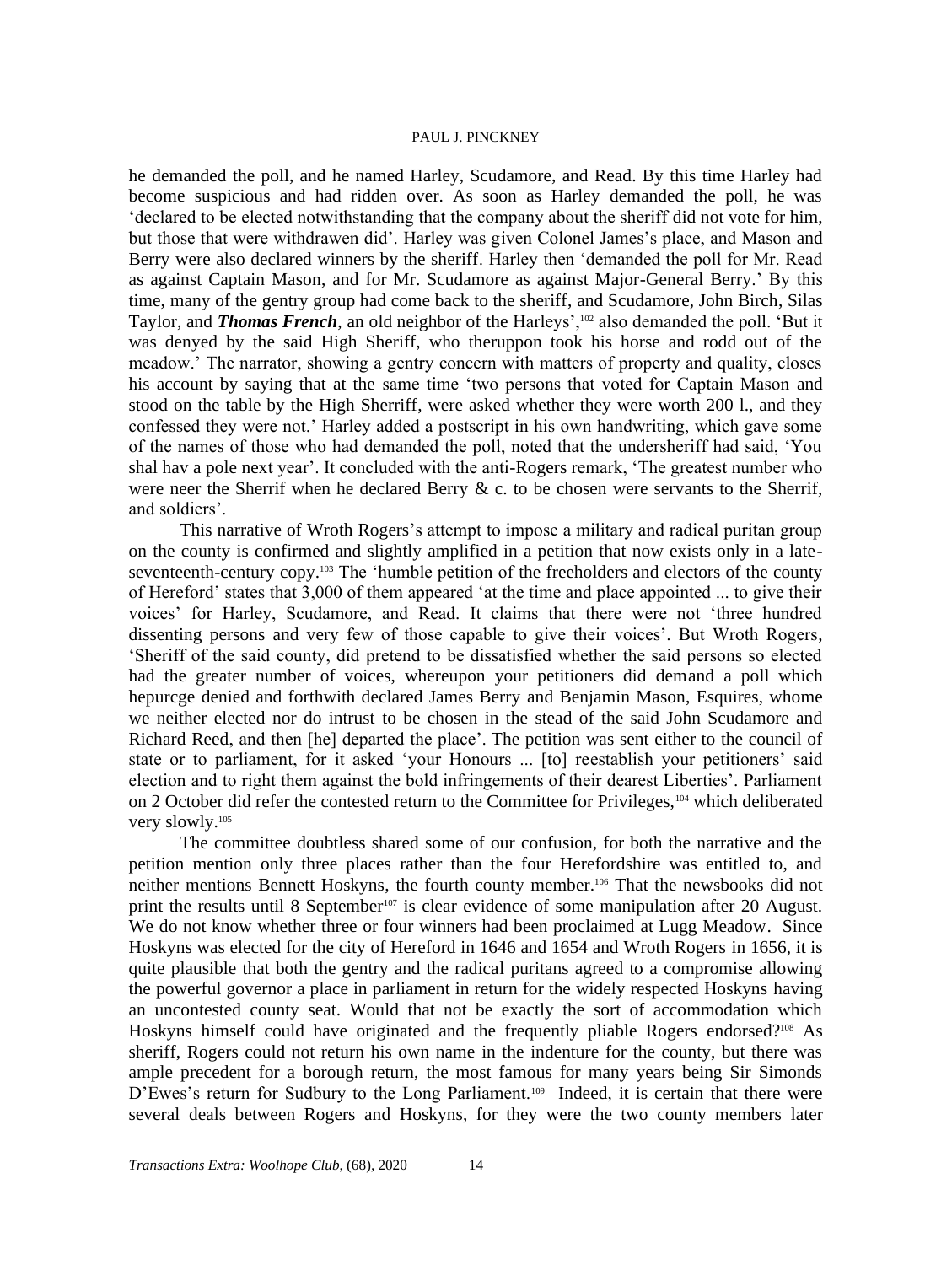returned in the rigged election of December 1658, when Rogers's nineteen-year-old son *Nathan* was returned as one of the two members for Hereford City.<sup>110</sup> (Given Hoskyns's enormous influence in that borough, it is hard to imagine the election of a teenager without his acquiescence.)

Thus the 'Lugg Meadow Mystery' of 1656 has at least three plausible solutions: (1) Hoskyns is not mentioned in the controversy because he was agreed to by both sides, and Wroth Rogers allowed Edward Harley to take Colonel John James's place; (2) the radical puritan or army slate and Harley were declared winners at Lugg Meadow, but Rogers later dropped James in favor of Hoskyns when the governor somehow secured his own election for the city; (3) Rogers declared only Harley, Berry, and Mason elected at the time, saving the fourth place for either James or Hoskyns, depending on the outcome of the city election.

The election narrative and the petition show that all opinion groups wanted to be represented in Cromwell's second parliament. Harley had not presented himself in 1654 but was certainly eager to be elected in the year of the major-generals. He and Birch (elected again for Leominster) were rewarded for their pains with a rebuff by the council of state, but their exclusion does not detract from their desire to participate. By this time Harley was closer in attitude to the accommodationist Judge Hoskyns, but his brother *Robert Harley* was constantly getting involved in cavalier plots as well as helping to arrange the marriage of their cousin Lord Fairfax's daughter Mary to the royalist Buckingham.<sup>111</sup> Wroth Rogers and John James, both Barebone's MPs, were prudent enough not to seek election in the conservative backlash year of 1654 but came forward in 1656, after the royalist uprisings of 1655 had been thwarted. Just as Benjamin Mason was the only *lieutenant* of a county militia troop to be returned, it is almost certain that James was the only Fifth Monarchist in England to seek election. Even Rogers was obviously a little embarrassed by James's candidacy, being so quick to drop him for either Harley or Hoskyns, as was suggested above.

There is no reason to doubt the petition's claim of 3,000 to under 300 against the radical puritans. The radical puritans' minority position in Herefordshire is also brought out in a petition about this time to Cromwell from *John Pateshall*, county MP in 1654 and the sometime mayor and now bailiff of Leominster, wanting the charter changed to reduce the governing body from twenty-four to either thirteen or seven, 'there being few well affected and alehouses, vice, and wickedness abound'.<sup>112</sup>

The gentlemen of the county had probably constructed their slate at the time of the Summer Assizes in late July, doubtless with the full knowledge and encouragement of the two conservative judges, *John Glynne* and *Hugh Wyndham* (and the full knowledge and disapproval of Sheriff Wroth Rogers). Harley-Read-Scudamore represented an unbeatable moderate-conservative coalition — unbeatable, that is, in an open, free election. That intended coalition was a victory for the 'political Presbyterians', who would elsewhere swamp the more reformation-minded puritan nominees of major-generals and others, and who would implore Cromwell to take the crown in 1657, dominate the Convention in 1660, and invite Charles Stuart to return home. As in many county elections in 1656, the more conservative slate had the indirect but weighty support of many old royalists. *William Gregory*, the first to call for a recount, was steward or agent in the county for royalists such as Lord Scudamore and the marquis of Hertfordy7, and was here organizing votes for Scudamore of Kentchurch.<sup>113</sup>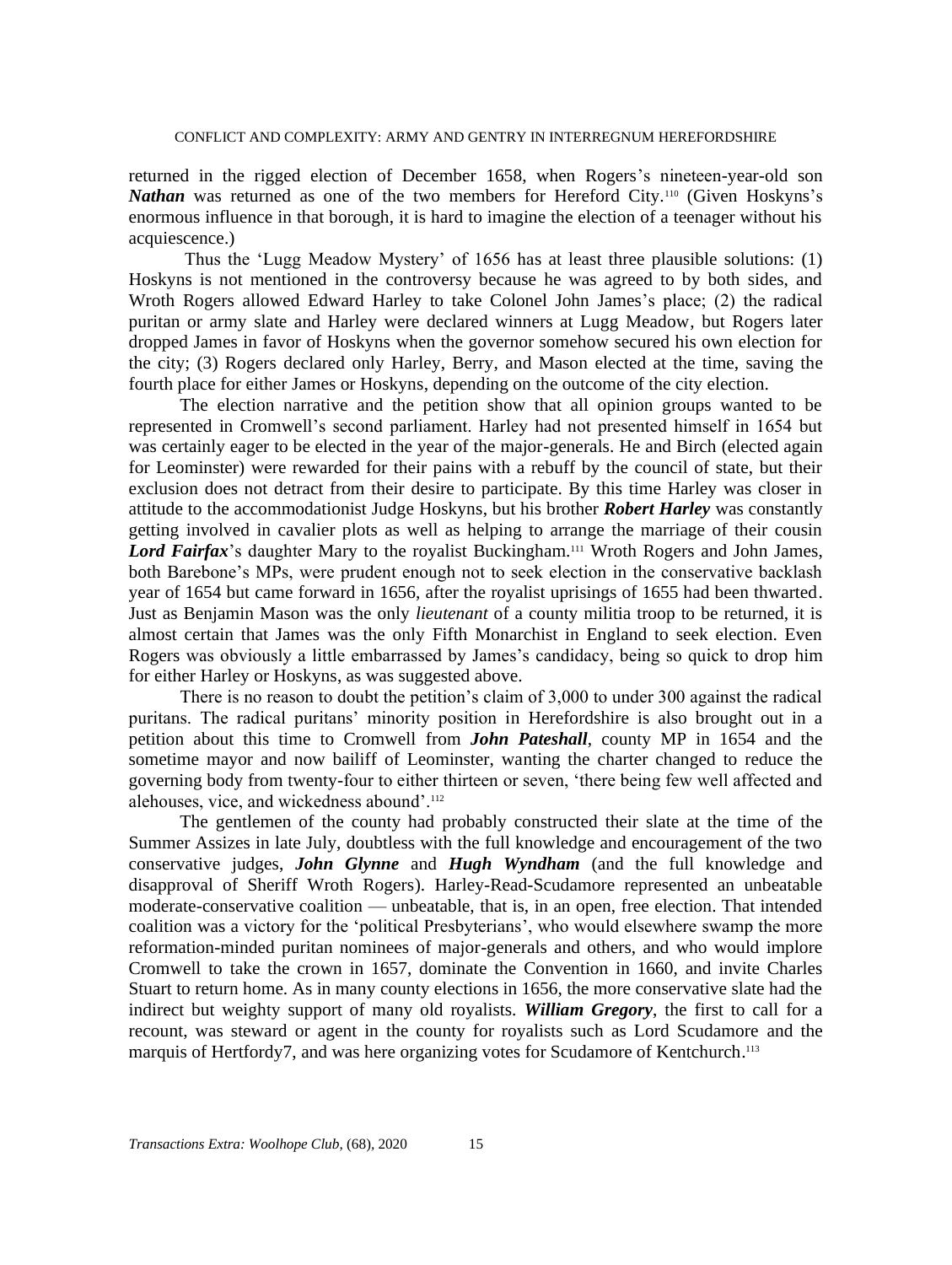# *9. The reknitting of the landed elite*

That 3,000 of the 3,200 or 3,300 voters at Lugg Meadow tried to vote together for the gentry slate is striking evidence of gentry resurgence and reunification. Although royalists themselves were excluded from voting by the Instrument of Government, the Protectorate's army-inspired constitution, they could still join the equally conservative, traditionalist, and anti-army gentry in influencing their tenants and friends to vote for the gentry slate. This happened on a national scale, but the fascinating details of political history in the 1650s always come from individuals working in concrete local contexts.

In Herefordshire, the reuniting of the county gentry was closely related to the mediating talents and accommodationist temperaments of several key barristers and judges. For instance, William Gregory, the young Herefordshire barrister, was doing very well for himself at Assizes on this 'Oxford Circuit.' Besides being the agent for Scudamore and Hertford, he was also deputy high steward for the city of Hereford.<sup>114</sup> He and the wealthy barrister Bennett Hoskyns worked both with Wroth Rogers and other zealous puritans in the city, and with Presbyterian and 'royalist' gentry in the county, to put the unfortunate divisions of the 1642-1653 years behind them and place the vision of national unity and reconciliation before them. The reuniting of the gentry of Herefordshire after the 'late wars' is also reflected in an affectionate letter from young Sir John Scudamore, Bt., of Ballingham to Edward Harley in January 1656.<sup>115</sup> All the Scudamores were related, the latest connection having been in 1625 when Lord Scudamore's sister married the father of the young baronet of Ballingham. Both Lord Scudamore of Holme Lacy and James Scudamore of Ballingham, the Middle Temple lawyer, were uncles of young Sir John, who was to be sheriff at the time of the 1661 election to the Cavalier Parliament. That election in turn was arranged by Uncle James the lawyer in order to elect Cousin James, the eldest son of Lord Scudamore. Cousin James went on to give reconciliation speeches in both 1660 and 1661.<sup>116</sup> Uncle James the lawyer was often at Ballingham in the 1650s, and I suggest that he helped the lawyer William Gregory organize votes in 1654 and 1656 for the 'safe' Scudamore of that turbulent time, John of Kentchurch. Those voters could not have been markedly different from the ones who elected Lord Scudamore's son James in 1661.

All the networks of the gentry cannot be treated at length, but some are worth mentioning here. Hoskyns in 1655 married for his second wife the granddaughter of *Sir John Kyrle*, Bt., of Much Marcle (d. 1650), an ally of the Harleys in the 1640s, whose wife was a Scudamore of Kentchurch. Mrs Hoskyns's brother *Sir John Kyrle, 2nd Bt.*, would sit for the county from 1669 to 1678.<sup>117</sup> Richard Read, the gentry candidate and 1654 MP, became a steward for Colonel John Birch in the late 1650s.<sup>118</sup> Birch was one of Edward Harley's closest political and financial allies. Gregory, Harley, and Lord Scudamore were all friends.<sup>119</sup> Hoskyns had briefly been a deputy steward for Sir Robert Harley during his brief tenure as High Steward of the city of Hereford between Lord Scudamore and Major-General Harrison.<sup>120</sup>

Although the sentiments of gentry conciliation would prevail in 1660 and later, they were frustrated in August 1656 at Lugg Meadow by Wroth Rogers and at the council of state by supporters of Rogers such as Lambert. As we have seen, Rogers in late 1655 nominated Powell, a rich and moderate landed newcomer, for sheriff and endorsed Lord Scudamore's petition for relief from the decimation tax. It is at first surprising to find such an accommodating person behaving so outrageously at the election nine months later. But his appointment as sheriff in the year of the major-generals made Rogers more confident of governmental support for his efforts to bring religious light and moral reformation to the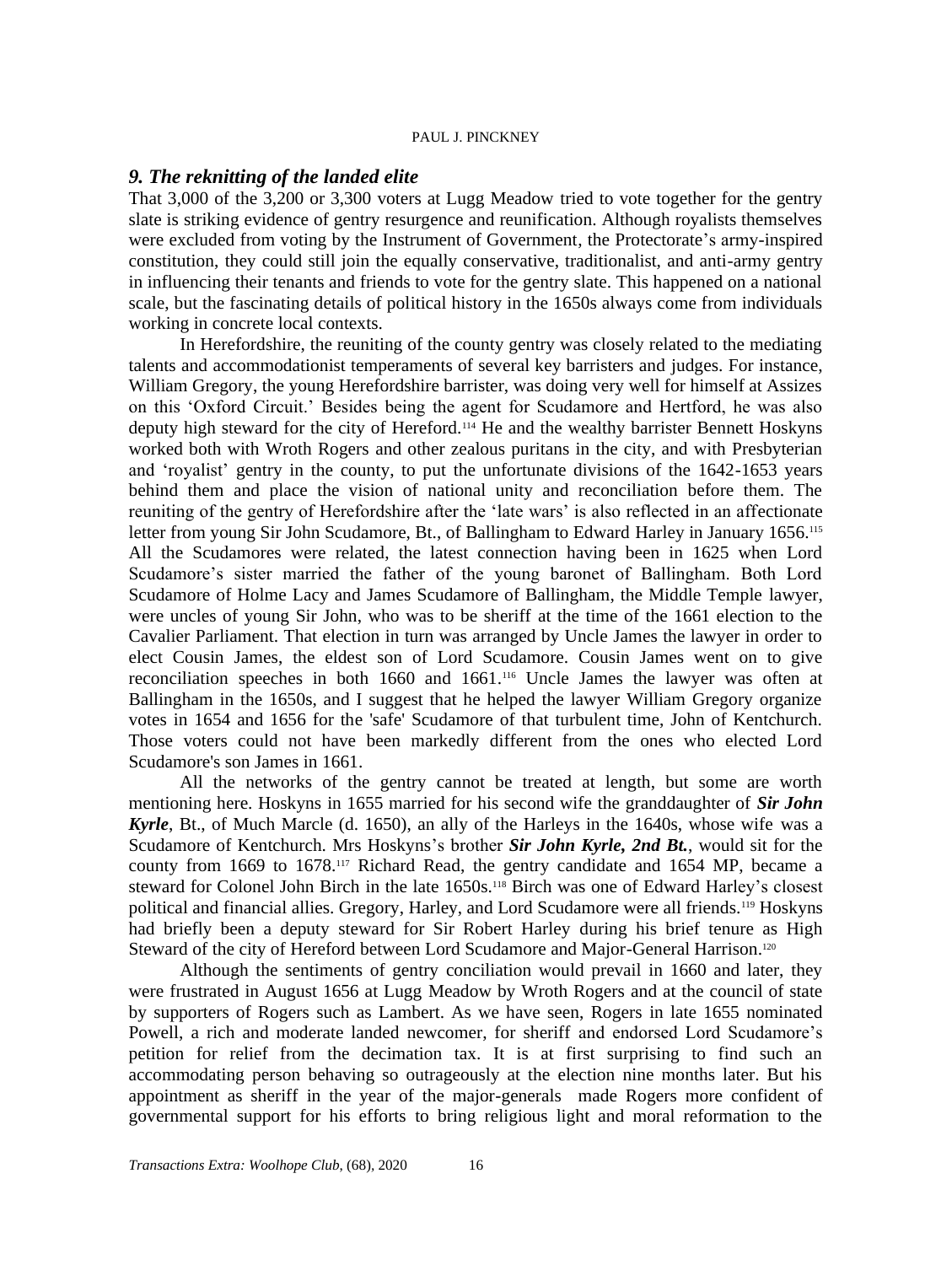backward majority of Herefordshire. All the available evidence suggests that Rogers made an important distinction between his civilian role of sheriff and his army positions of lieutenant colonel and governor. He was formally correct in his military duties, but sheriffs had traditionally manipulated elections. He could not be expected to stand idly by and watch a 'Presbyterian' coalition engineered by people he suspected of royalist tendencies help put an end to the religious and political hopes of a decade or longer.

He knew at least by the time of the Assizes on 25 July that the gentry was in the same conservative, anti-sectarian mood that Justice John Glynne encouraged in his charge to the Grand Jury.<sup>121</sup> By asking new MPs to strengthen the laws against blasphemers and disturbers of ministers and magistrates, Glynne was directly attacking the permissive views toward Quakers held by Rogers, James, and Major-General Berry. More personally, Rogers's friend Captain Mason was threatened with imprisonment for debt, and the sheriff was now in a position to keep an ally out of gaol.<sup>122</sup> And Colonel John James, the religious enthusiast, was after all the nominal head of the county magistracy, a squire in two counties, and the cousin of Mrs Rogers's brother, Richard Salwey, the famous Rumper, religious radical, former friend of Cromwell, recent ambassador to Constantinople, and landed gentleman of Herefordshire.<sup>123</sup> We should also remember that Rogers quickly acquiesced in Edward Harley's victory and somehow allowed or engineered Bennett Hoskyns's election. From Rogers's own point of view, the final tally for the whole county might be considered a moderate compromise, with three MPs each for the gentry and the 'Army', the latter by now a code word for religious toleration, moral reformation, and moderate social reform:

| Gentry                      | Army                                            |
|-----------------------------|-------------------------------------------------|
| Edward Harley, MP, County   | Major-General James Berry, MP, County           |
| Bennett Hoskyns, MP, County | Captain Benjamin Mason, MP, County              |
| John Birch, MP, Leominster  | Lieut. Colonel Wroth Rogers, MP, Hereford, City |

To Sheriff Rogers and Colonel John James we can apply Blair Worden's description of Richard Salwey, 'who like Cromwell seems often to have been torn between an instinctive tendency towards political moderation and a susceptibility to the persuasion of radical millenarians'.<sup>124</sup>

Rogers abandoned any sense of moderation or compromise as the traditionalist or conservative trend deepened after 1656, marked by the new gentry constitution of 1657 and the succession of Richard Cromwell in 1658. The governor of Hereford used his military connections to thwart the will of the gentry of Herefordshire again in the elections to *Richard Cromwell*'s parliament in December 1658. According to another narrative by Edward Harley, Rogers somehow gained control of the writs and refused to convey them to the sheriff (Harley's ally, *Francis Pember*, Sr) until just before the election. The governor then arranged for the election, by only one-fifth of the usual number of voters, of himself and Bennett Hoskyns as knights of the shire.<sup>125</sup> For Hereford City, Rogers arranged the election of his nineteen-year-old son Nathan and a moderate local physician, *Dr Roger Bosworth*. 126

# *10. Conclusion*

The Herefordshire gentry was certainly frustrated by Governor Rogers's manipulation of the 1656 and 1658 elections and by his patronage in the 1649-53 years of radical puritans of less than desirable social status who had dangerous views on the nature and purpose of the church. But it would be profoundly misleading to conclude a study of Herefordshire in the 1650s on a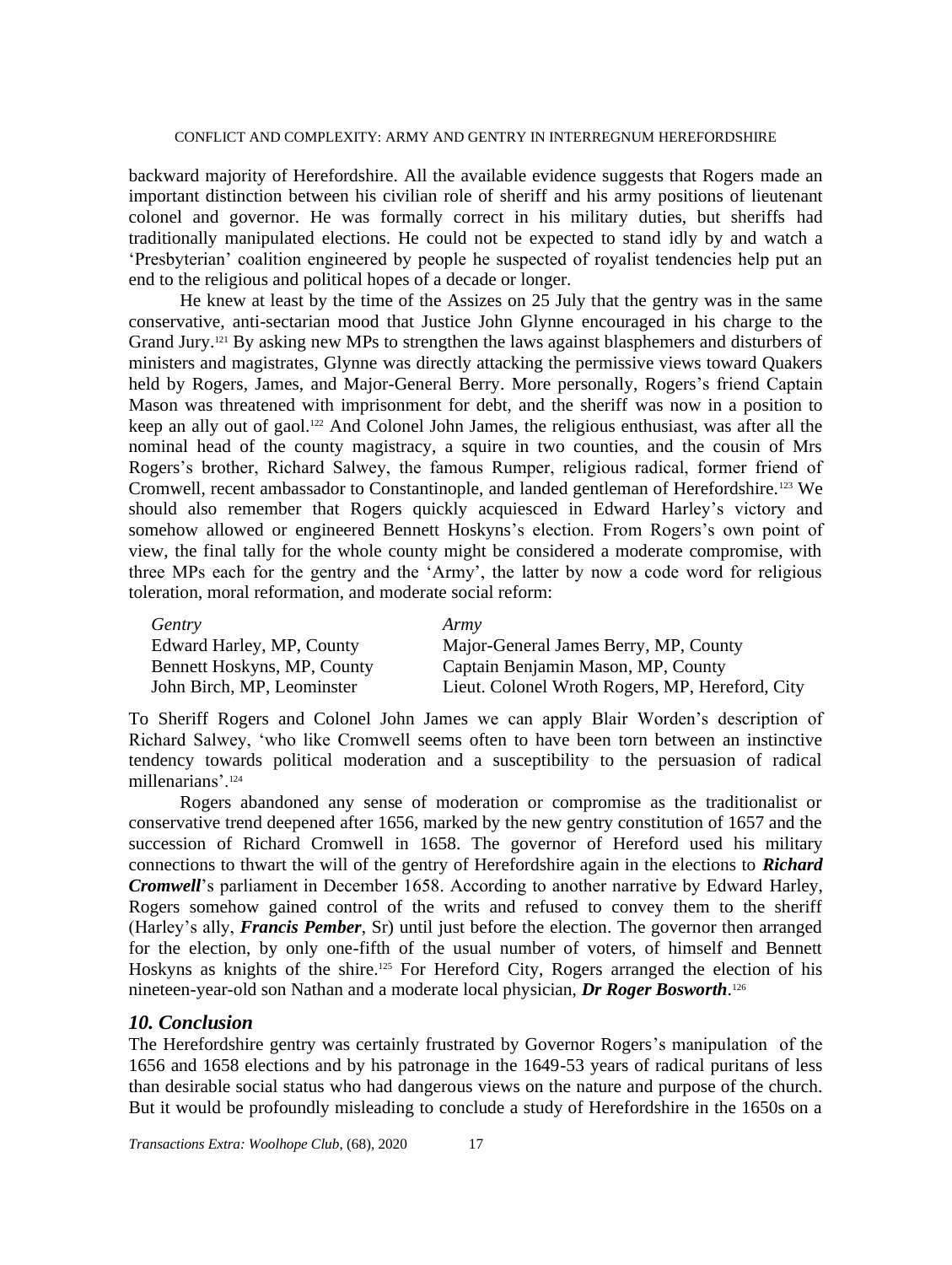note of bitterness. We have repeatedly pointed to the county's success in overcoming the unfolding divisions of the civil war and commonwealth period and rallying behind Cromwell's efforts at reconciliation in the Protectorate years. The gentry electoral slate in 1654 gave two places to moderate new men and two places to more conservative representatives of older interests. In 1656 around three thousand gentlemen, freeholders, and their propertied allies endorsed what we would call a center-right coalition. This was the local manifestation of a national trend in popular opinion that would result in the 1656 parliament's offer of the crown to Cromwell in the spring of 1657.

Herefordshire's small group of radical puritans could not maintain the influence they enjoyed in the commonwealth period. Although their complaints against Read and Hoskyns in 1654 are valuable for identifying the two to three hundred men allied with Rogers, the petitions made no impact at Westminster. These crusading puritans would, especially in parliamentary elections, attempt to preserve their earlier grip on conservative Herefordshire during the Protectorate, but the changing climate of opinion and the actions and attitudes of their leaders Rogers and James would diminish their effectiveness. We have seen Rogers, whom we might call the 'new squire', nominating a rich, landed gentleman for sheriff in late 1655 and at about the same time endorsing Lord Scudamore's petition for relief from the new decimation tax on former royalists, which the wildly optimistic government thought would finance the new regime of the major-generals. The 'old squire' John James hated to lose the prestige of being Custos Rotulorum and obviously not only came to terms with Cromwell's success and popularity but also wanted to preserve political options for his son, who was appointed sheriff twice at the turn of the century, according to some authorities.<sup>127</sup> Although there are very few surviving judicial records for Herefordshire in this period, we know from a newsbook account that James attended Spring Assizes in late March 1656 when 'there was a very full Bench of Justices'.<sup>128</sup>

That correspondent for *The Publick Intelligencer* was obviously impressed with the extent of gentry attendance at the Assizes, remarking on the 400 gentlemen who had escorted the judges from the county border to the cathedral city. The reporter exclaimed, 'I have not seen such an appearance of the Countrey, and so much civility among so great a Company'. He was emphasizing both the sheer numbers of gentlemen along with their respectful allies and their good-hearted and friendly attitude towards each other. The reporter's observations bolster our argument for a widespread reconciliation in Herefordshire.

In his newsbook account of the Spring Assizes, the reporter also gave a very different view of Wroth Rogers from the picture we gain from the electoral narratives in the Harley papers. He observed that Sheriff Rogers was 'generally well behaved' and that he had ensured that two JPs 'were leading men of the grand Jury, the rest Esquires and Gentlemen of worth'. Rogers was the only army officer appointed a JP in Herefordshire in the 1650s, and while he was a JP for both the city and the county, he limited his magisterial role to the City Sessions. There he was shadowed by the young barrister William Gregory, the deputy High Steward, who was actively befriending men from the various camps of both royalism and parliamentarianism. Rogers himself was enjoying being a 'new squire' at Marden, where the other major landowner was the notorious royalist of the 1640s, *Sir Henry Lingen*, and where the steward was the accommodationist barrister Bennett Hoskyns. It is difficult to picture the socially ambitious Rogers, the commander of a garrison that diminished in size from 200 in 1649 to 70 in 1655, as exercising a dominant political or military control of the county throughout the decade.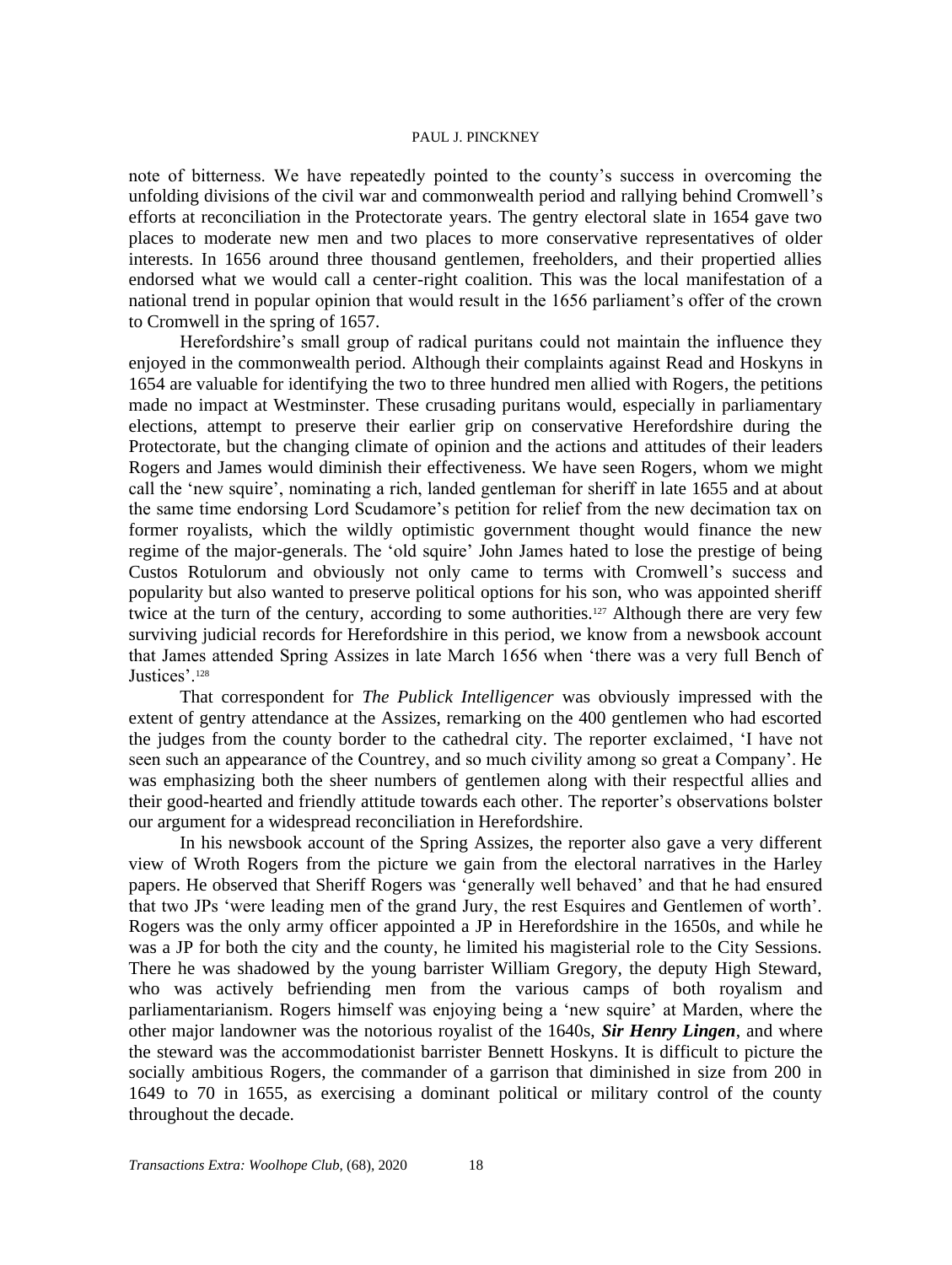The most important fact concerning Herefordshire political culture in the interregnum is the practically unanimous gentry opinion expressed in the election narrative and the petition of 1656. Approximately three thousand voters supported the gentry slate to only three hundred for the sheriff's. Students of comparative revolutions will consider a 90 per cent rate of reconciliation somewhat remarkable, and the reuniting of the overwhelming majority of the gentry by at least 1656 would outlast Wroth Rogers, Oliver Cromwell, and the later Stuarts. One mark of this continuity appears in a long letter written by Harley's brother Robert concerning the elections to the Convention Parliament early in  $1660$ .<sup>129</sup> Telling Edward, an important member of the restored Long Parliament in London, of the plans for the county election, Robert saw the main candidates as Harley, Richard Read, Bennett Hoskyns, and John Scudamore of Kentchurch and discussed Harley's close ties with Hoskyns and Colonel John Birch. All these Cromwellian MPs might be considered 'conservative' in the more fluid situation of the mid 1650s, but they remained the obvious choices in 1660 as in 1656. When the Restoration brought exiled aristocrats and proscribed royalists back into the political fold, our gentry friends would appear as more of a center or moderate group—on the one hand fearful of the lower orders and sects, but on the other opposed to any suggestion of either authoritarian monarchy or the persecution of Dissenters on the other. They would emerge as the eventual winners of the next revolution, of 1688-89, and would help to give Anglo-American constitutionalism a permanent bias favoring the propertied groups in society.

# **ACKNOWLEDGMENTS**

I am grateful to Austin Woolrych, John Morrill, and the late Gerald Aylmer for commenting on an earlier draft of this article, and I also want to thank them, Paul Hardacre, and David Underdown for many years of advice and encouragement. I am also grateful to John Bohstedt and John A. Shedd for helping to prepare this article for publication. I wish to thank Christopher Harley for providing access to the manuscripts in his possession at Brampton Bryan.

#### **REFERENCES**

<sup>1</sup> Many excellent county studies have appeared in the last few decades. They are listed in the bibliography of Christopher Durston, *Cromwell's major-generals: Godly government during the English Revolution* (Manchester and New York, 2001). For my review of Durston's pioneering work, see *Albion*, 35 (2003), 121-24.

3 Jacqueline Eales, *Puritans and Roundheads: the Harleys of Brampton Bryan and the outbreak of the English civil war* (Cambridge, 1990) gives an excellent survey of the Harley family to 1643, emphasizing religious motivations; see also her important article on the nature of Harley's puritanism, 'Sir Robert Harley, K.B., (1579-1656) and the "character" of a Puritan,' in the *British Library Journal (BLJ)*, 15 (1989), pp. 134-57. Gerald Aylmer examined the possibility of a connection between Harley's controversial loss of office in the early 1630s and his allegiance of the 1640s in *The king's servants: the civil service of Charles I, 1625-1642* (London, 1961), pp. 372-9. Harley is also discussed in the *Dictionary of National Biography (DNB);* Mary Frear Keeler, *The Long Parliament, 1640-41: a biographical study of its members* (Philadelphia, 1954), p. 203; T.T. Lewis, ed., *Letters of the Lady Brilliana Harley,* Camden Society, vol. 58 (London, 1854), pp. vi-xii, xxxi-xxxix; and the Historical Manuscripts Commission (HMC) report on the seventeenth-century Harley part of the Portland MSS, 14th R., App., II.

<sup>4</sup> On the civil war in Herefordshire, see Eales, *Puritans and Roundheads,* ch. 7; Ian Atherton, 'An account of Herefordshire in the first civil war', *Midland History,* 21 (1996), pp. 135-55; *Victoria history of the counties of England* (*V.C.H.), Herefordshire*, I, pp. 386-98; John Webb, *Memorials of the civil war ... Herefordshire* (2 vols., London and Hereford, 1879), and his *Military memoir of Colonel John Birch*, ed. T.W. Webb, Camden Society, n.s., vol. 7 (1873); HMC, 14th R., App., II, pp. 62-220, gives the reader a personal feeling for the 1640-60 period in

*Transactions Extra: Woolhope Club*, (68)*,* 2020 19

<sup>&</sup>lt;sup>2</sup> See Gerald Aylmer's succinct introduction to Herefordshire in this period, 'Who was ruling Herefordshire from 1645 to 1661?' *Woolhope Naturalists' Field Club, Transactions (WNFC)*, 40 (1972), pp. 373-87.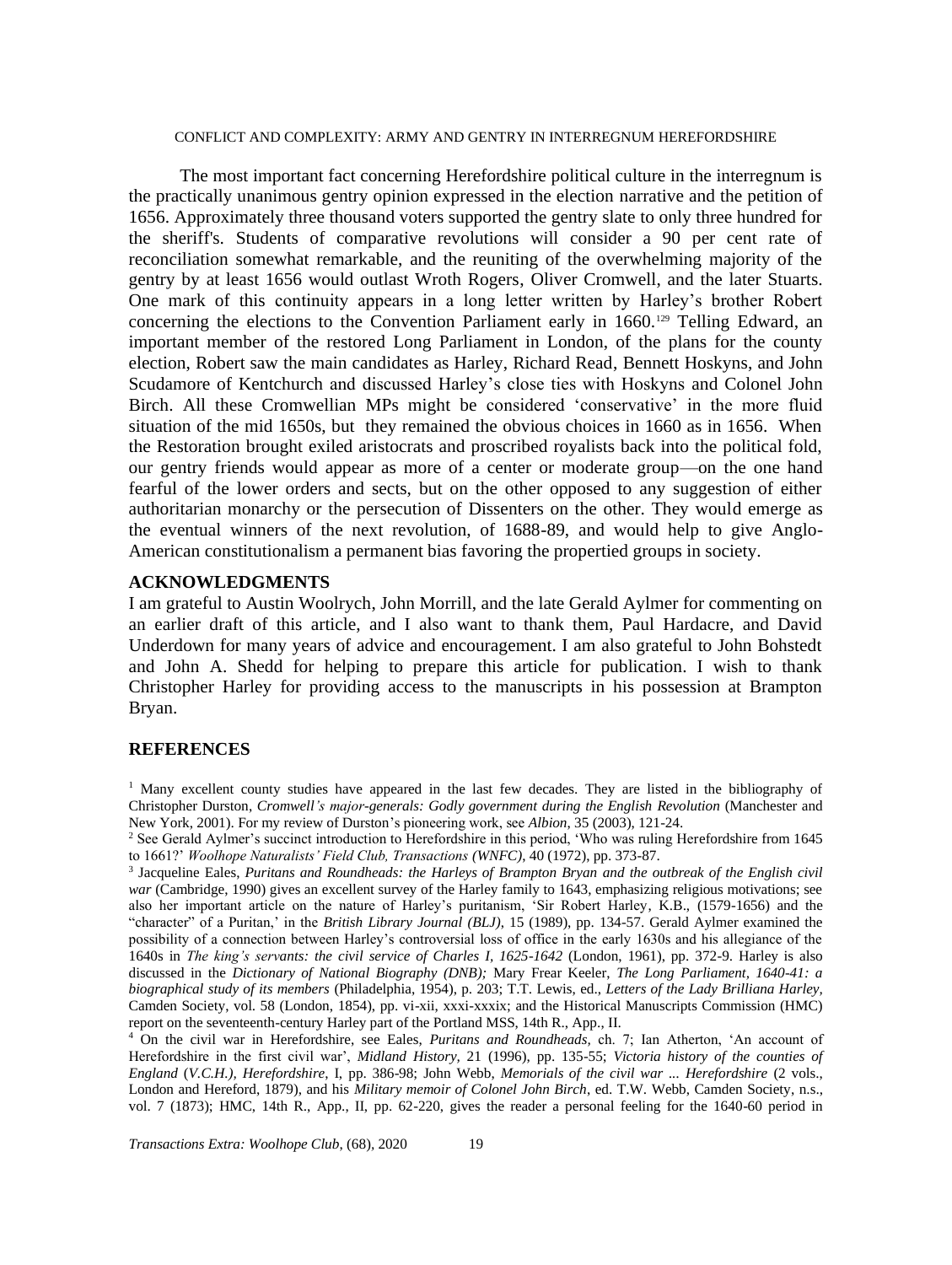Herefordshire from the Harleys' perspective. On matters concerning Lord Scudamore, see Ian Atherton, *Ambition and failure in Stuart England: the career of John, first Viscount Scudamore* (Manchester, 1999). Neither leader was a military commander, but both lost about three years' rents and had their houses either burned or plundered. The Harley papers are at Brampton Bryan (hereafter Harley MSS), the British Library (BL), the Nottinghamshire Archives office (NAO), the Nottinghamshire University Library (NUL), and Longleat. The two collections in Nottingham are fairly well indexed at the National Register of Archives (NRA). There is an old and not completely reliable card index to the Harley MSS at the Herefordshire Record Office (HRO). Eales, *Puritans and Roundheads,* pp. xvii-xviii, introduces the subject, but scholars should consult Clyve Jones, 'The Harley family and the Harley papers', *BLJ*, 15 (1989), pp. 123- 33. The Scudamore papers appear to be at the BL, the Folger Library, and the Public Record Office (TNA), with the Scudamore of Kentchurch collection having been moved from the National Library of Wales (NLW) to the HRO. On the Scudamore papers, see the fascinating essay by Ian Atherton in his doctoral thesis, 'John, 1st Viscount Scudamore, 1606-71: a career at court and in the country, 1602-43' (D. Phil. thesis, Cambridge, 1993), pp. 12-17, and Appendix I on the Scudamore MSS and the Phillips Collections, pp. 256-61.

5 Ian Atherton, 'Viscount Scudamore's "Laudianism": the religious practices of the first Viscount Scudamore', *Historical Journal,* 34 (1991), pp. 569-70, 585-6, and his *Ambition and failure,* ch. 3; Michael Neville, 'Dore Abbey, Herefordshire, 1536-1912', *WNFC*, 41 (1973-75), pp. 312-16; Charles J. Robinson, *A history of the mansions and manors of Herefordshire* (Hereford, 1873), pp. 139-40; Matthew Gibson, *A view of the ancient and present state of the churches of Door, Home-Lacy, and Hempsted* (London, 1727), app., pp. 185-238.

<sup>6</sup> HMC, 14th R., App., II, p. 188; a detailed list in the appendix to *Letters of Brilliana Harley*, p. 230, put the Harley total closer to £13,000. Scudamore's figure is from G.E. Cokayne, *The Complete Peerage,* ed. Vicary Gibbs (13 vols., London, 1910-59), XI, p. 573s

<sup>7</sup> One of the many tragic aspects of all this is that Lady Brilliana Harley died in 1643, without her husband or beloved eldest son Edward .

<sup>8</sup> Webb, *Memoir*, p. 232, and *Civil war*, pp. 250-1, 258. There is now a biography of Birch, E. Heath-Agnew's *Roundhead to royalist* (Hereford, 1978), but it contains little fresh material.

<sup>9</sup> HMC, 14th R., App., II, p. 147; Webb, *Memoir*, p. 231; David Underdown, 'Party management in the recruiter elections, 1645-1648', *English Historical Review (EHR)*, 83 (1968), pp. 244-5.

<sup>10</sup> *DNB* and the books by the Webbs and Heath-Agnew.

<sup>11</sup> HRO, AK 43 (photocopies of Harley letters at BL or Brampton Bryan), Edward Harley to Sir Robert, 6 June 1647; NUL, PW2 HY 158 and 160; BL, Add. MSS 61989, fos. 171, 175, 218; 70061; very revealing 1646 letter from John Flackett to Edward Harley in 70058; HMC, 14th R., App., II, pp. 142-54. More was governor until the arrival of Wroth Rogers early in 1648.

<sup>12</sup> HMC*,* 14th R., App., II, pp. 154-8; See David Underdown, *Pride's purge: politics in the Puritan Revolution* (Oxford, 1971)*,* passim; and Ian Gentles, *The New Model Army in England, Ireland and Scotland, 1645-1653* (Oxford, 1992), p. 179, for the army's attitude towards Birch. The paying off and disbanding of the 'supernumerary' soldiers in Herefordshire took until the end of 1648. The sometimes violent process may be traced in TNA, SP28/229.

<sup>13</sup> Austin Woolrych, *Soldiers and statesmen: the general council of the army and its debates, 1647-1648* (Oxford, 1987), pp. 82-3, 135-6; Sir Charles Firth and Godfrey Davies, *The regimental history of Cromwell's army* (2 vols., Oxford, 1940), I, pp. 359-64.

<sup>14</sup> Information from my student John Shedd and his doctoral thesis on the committee based on the largely untapped riches of the TNA, SP24: 'Friends of the revolution: the English parliamentary committee for indemnity, 1647-1655' (University of Tennessee, 1990).

<sup>15</sup> He was to reside at Whitbourne until the early 1670s. Many Birch papers are in the HRO, with some of his purchases of church lands at 057/2-7 and O57/9. Other Birch collections at HRO are AK10 and F78. Some of his purchases of church lands can be followed in Oxford, Bodleian Library (Bodl.), MSS Rawl. B236 and B239, but the most convenient summaries are in Webb, *Memoir*, pp. 154-5, and *Civil war*, p. 310. It does not appear possible to determine exactly how much money Birch received personally from parliament and from ransoming prisoners at Hereford, but that figure plus 'Public Faith' bills Probably reached £9000; Webb, *Memoir*, pp. 152, 219, 223-5, 234, 236; *Committee for Compounding with Delinquents ... 1643-1660 (CCC)*, I, pp. 62, 132.

<sup>16</sup> BL, Add. MS 11, 047, fo. 111. Even Thomas, Lord Fairfax, bought episcopal lands in 1648; Bodl., MS Rawl. B236. <sup>17</sup> Bodl., MS Rawl. B239, fos. 55-6, and HRO, Birch MSS as above.

<sup>18</sup> BL, Loan 29/73; inference about Birch's loans in the interregnum period from his letter of 5 June 1663 acknowledging receipt of £50 'in part of a Greate some, I say Received in Part'. See also some confusing mortgage and agreements of 1661 in the Harley MSS, Bundle 5. The debts are laid out by year in BL, Loan 29/53, from £5894 in 1652 to £2771 in 1659. See Harley MSS, Bundles 10, 27, 61; BL, Add. MSS 70007, 70118, 70058, 70065, 70066, 70086; *Letters of Brilliana Harley*, pp. 218-19; *DNB*; Basil Duke Henning, *The House of Commons, 1660-1690* (3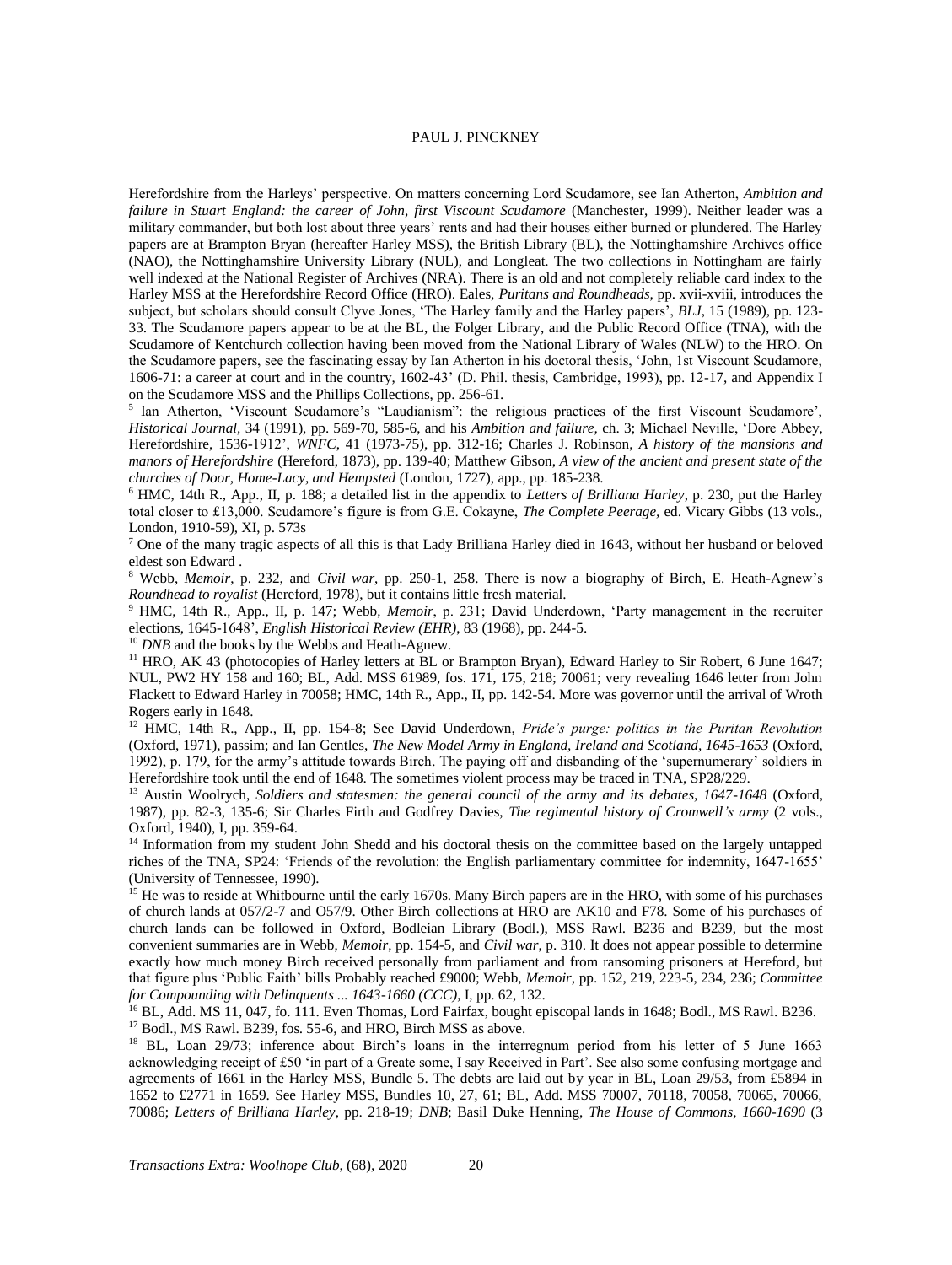vols., London, 1983), II, pp. 494-7. The pressure of debts can be felt when reading the 1650s section of HMC, 14th R., App., II.

<sup>19</sup> Firth and Davies, *Regimental history,* II, pp. 398-400.

<sup>20</sup> *Calendar of State Papers, Domestic (CSPD)*, 1656-7, p. 127.

<sup>21</sup> Webb, *Civil war*, p. 310, n. 3, with another hint at HMC, 13th R., App., IV, p. 346.

<sup>22</sup> Firth and Davies, *Regimental history,* II, p. 467.

<sup>23</sup> Perhaps there was a blood relation. Wroth Rogers witnessed the will of William Wroth, who has a brief notice in the *DNB*; Geoffrey Edward McParlin, 'The Herefordshire gentry in the county government, 1625-1661' (Ph.D. thesis, Aberystwyth, 1981), p. 138. This thesis is valuable for biographical information on obscure committee men, but it is also on occasion inaccurate, especially on John Birch's career in the 1650s.

<sup>24</sup> Austin Woolrych, *Commonwealth to Protectorate* (Oxford, 1982), pp. 175, 232; Charles J. Robinson, *A history of the castles of Herefordshire and their lords* (London and Hereford, 1869), p. 120; Ian Gentles, 'The debentures market and military purchases of crown land, 1649-1660' (Ph.D. thesis, London, 1969), p. 327. Rogers in a technical sense obtained the sequestered lease of Marden held by the wealthy and prominent royalist Fitzwilliam Coningsby. The latter's eccentric grandson Thomas, Lord Coningsby, compiled a huge folio volume on Marden, *Collections concerning the manor of Marden* (London, 1722), which claims both that Rogers was called 'Lord Farmer of the Manor of Marden', p. 51, and that Rogers held other lands sequestered from Coningsby, p. 408. Rogers at Marden had links with the other main royalist, Sir Henry Lingen, who had 1000 acres there, p. 301; the 1649 Survey of the manor is given in J. Duncombe and W.H. Cooke, *Collections toward the history and antiquities of the county of Hereford* (3 vols., Hereford, 1804-82), II, pp. 128-30.

 $25$  In the Rump period there was considerable overlap of militia commissioners and JPs. In a letter from the committee in February 1653, there were nine signatures, with Rogers's being first. Only two of the nine were not also JPs at that time; TNA, SP 28/229.

<sup>26</sup> HMC, 14th R., App., II, p. 154, 161, 165, 171; Richard Johnson, *The ancient customs of the city of Hereford* (London and Hereford, 1868), p. 165.

<sup>27</sup> His career and the history of his horse regiment are outlined in Firth and Davies, *Regimental history,* I, pp. 179-91.

<sup>28</sup> A group of his letters are in *Massachusetts Historical Society, Collections*, 5th ser., vol. 8 (1882), pp. 199-218; *CCC*,

I, p. 637. Winthrop joined with a mixed group of county commissioners for 'charitable uses', led by Rogers but including four Harley allies in 1650; HRO, Hereford City Records, VII, fos. 5, 47, 78. This is the only example in the 1650s of a non-resident army officer acting in any official capacity in the county.

<sup>29</sup> David Underdown, *Royalist conspiracy in England, 1649-1660* (New Haven, 1960), pp. 21-35, 224.

<sup>30</sup> NUL, PW2 HY65; see also *Letters of Brilliana Harley*, pp. 233-4, and HMC, 14th R., App., II, p. 189.

<sup>31</sup> HMC, 14th R., App., II, pp. 189-91. The reader should keep in mind that several of Harley's fellow 'Presbyterians' arrested at the time of Pride's purge, such as his cousin Sir William Waller, were still imprisoned. Harley in 1650 and 1651 was urging Waller to 'acknowledge the authorities'; BL, Loan 29/84, Waller to Harley, 14 October 1651.

<sup>32</sup> Thomas Richards, *A history of the puritan movement in Wales ... 1639 to ... 1653* (London, 1920), pp. 26, 105. The main seat of the Harleys adjoined Radnorshire, where the family often found seats in parliament. One sore point between the Harleys and Rogers must have been the governor's purchase in 1650 of the royal manor of Presteigne in Radnorshire, an area long under Harley influence; Gentles, 'Debentures market', p. 327; Eales, *Puritans and Roundheads,* pp. 31-2.

<sup>33</sup> Aylmer, 'Who was ruling', p. 378.

<sup>34</sup> McParlin, 'Herefordshire gentry', p. 134.

<sup>35</sup> McParlin, 'Herefordshire gentry', pp. 135-36, 154-56; my analysis of the names in *The names of the Justices of Peace in England and Wales ... Michaelmas Terme. 1650*. (London, 1650), dated by Thomason in November.

<sup>36</sup> They all signed petitions that disclosed their attitudes; McParlin, 'Herefordshire gentry', p. 158, and my analysis of the petitions concerning the 1654 parliamentary election in TNA, SP 18/74.

<sup>37</sup> *DNB* under Domville. He is mentioned by Aubrey, Pepys, and Wood. Some of his local history work is in BL, Harl. MSS 6726 and 6766.

<sup>38</sup> This famous dispute is well documented in *CCC*, I, pp. 636-7, 640-1, 643-4, 646, 648-9, 656, 653-9, 661, 673, 679, 692-5, 697, 710, 718-19. It is discussed by Aylmer, 'Who was ruling' p. 381, but only through 1653; McParlin, 'Herefordshire gentry', pp. 160-4; and Webb, *Civil war,* pp. 310 n. 2, 313-14, 408-9. <sup>39</sup> HRO, 057/8.

<sup>40</sup> *CCC*, I, 265; *CSPD*, 1650, pp. 391, 404, 421, 442, 614; W.R. Williams, *The parliamentary history of the county of Herefordshire* (Brecknock, 1896), pp. 52-4. Scholars should use Williams with caution. TNA, SP26/8, fos. 28, 160, and 161 show Mason buying crown lands in Somerset in 1650-3; BL, Add. MS 16178 is the Herefordshire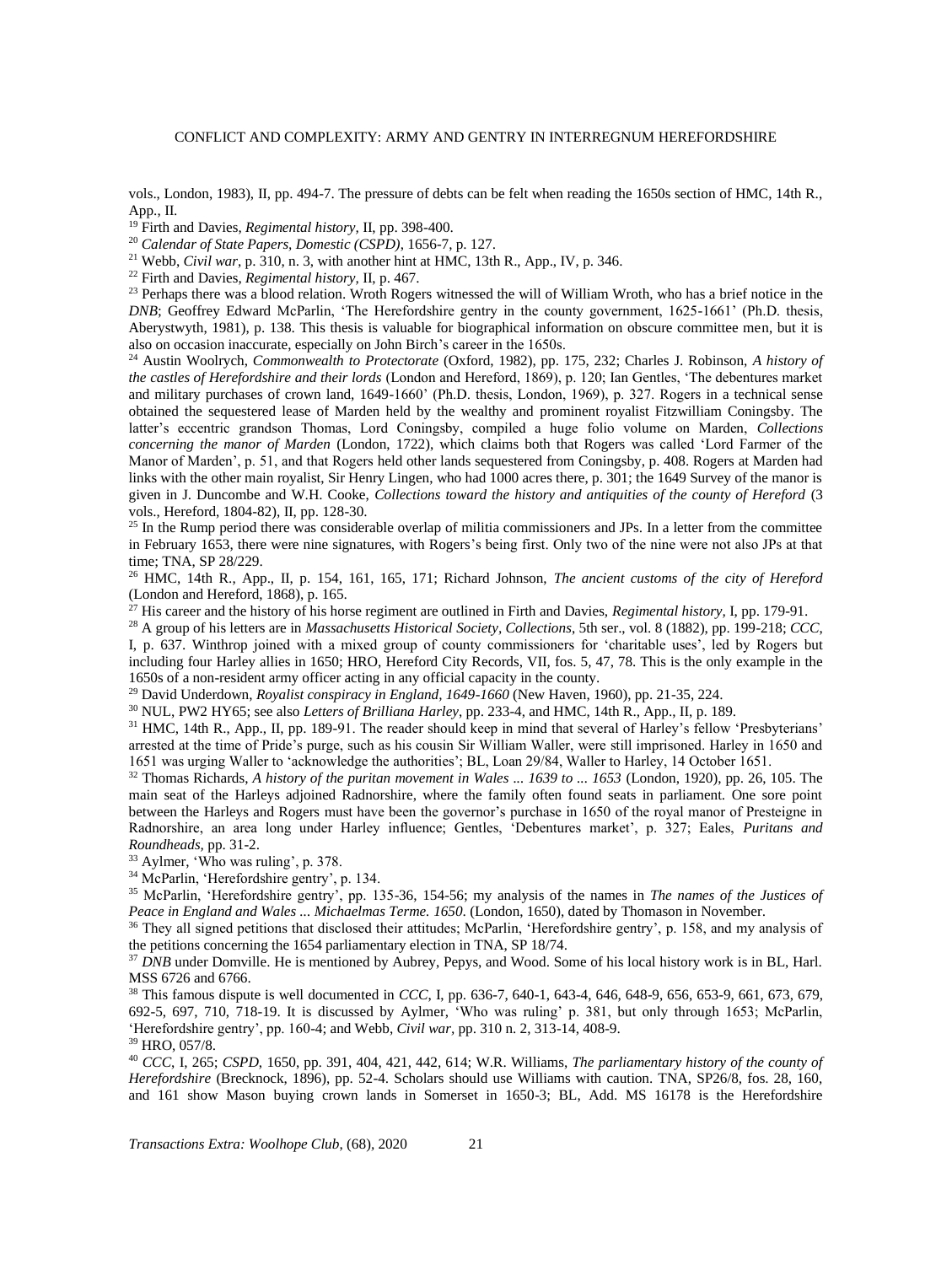Sequestration Committee Book for parts of 1646 and 1647. It shows Mason obtaining delinquents' estates by July 1646.

<sup>41</sup> See David Underdown, *Somerset in the civil war and interregnum* (Newton Abbot, 1973), pp. 164, 167, and *CCC* pages noted there, for Pyne's contest with Mason, who later claimed that it had cost him £300; *CCC*, I, pp. 694-5. <sup>42</sup> *CCC*, I, p. 604.

<sup>43</sup> Webb, *Civil war*, p. 314; *CCC*, I, p. 637. A possible sore point between Mason and Taylor had to do with the episcopal manor of Bishopston, which Taylor's wealthy father had bought in 1650 for over £1500; Bodl., MS Rawl. B 239. Many sources have Mason living there in the mid-1650s. Mason was brought up for trespass before the Mayor's Court in Hereford twice in the 1650s; HRO, Mayor's Court, 1650-1656, and 1657-1659.

<sup>44</sup> *CCC*, I, pp. 679, 692-5, 697.

<sup>45</sup> NLW, Calendar of Kentchurch Deeds, IB, p. 233. Those papers have been transferred to the HRO; Harley MSS, Bundle 84; TNA, C115/M21/7638; M.A. Faraday, *Herefordshire militia assessments,* Camden Society, 4th ser., vol. 10 (London, 1972), pp. 90, 101-2, 123. In a case concerning the tithes of Kingston in Much Marcle which reached the Exchequer in 1657, it is clear that the local people looked on Mason as a squire in the mid-1650s; TNA, E134/1657/Easter 10.

<sup>46</sup> They were still not clear in 1663; *CSPD*, 1663-4, pp. 203, 223.

<sup>47</sup> He was a JP in Somerset in 1660, and his name was linked with Sir Francis Doddington in 1664; *Ibid*., p. 472. The number of new landed families created by the revolution has, in my opinion, been seriously underestimated.

<sup>48</sup> Several sharp practices on Mason's part are suggested, for example, in *CCC*, III, pp. 1714, 2202-3.

<sup>49</sup> Faraday, *Militia assessments,* p. 25, and *DNB*.

<sup>50</sup> See Gerald Aylmer's short but excellent summary of cathedral affairs in this period in chapter 5 of *Hereford Cathedral: a history,* ed. Gerald Aylmer and John Tiller (London, 2000), with the discussion of Delamaine on pp. 106- 7.

<sup>51</sup> TNA, C 231/6, fos. 283, 288.

<sup>52</sup> C.H. Firth and R.S. Rait, eds., *Acts and ordinances of the interregnum, 1642-1660* (3 vols., London, 1911), II, p. 971.

<sup>53</sup> McParlin, 'Herefordshire gentry', p. 183; Firth and Rait, *Acts and ords.*, II, p. 980, names, among others, William Lowe, George Primrose, Samuel Smith, and William Voyle, <sup>53</sup>whom Sir Robert Harley had placed in Hereford Cathedral in 1648; Webb, *Civil war*, pp. 311-12.

<sup>54</sup> Firth and Rait, *Acts and ords.*, II, pp. 830-1.

<sup>55</sup> TNA, SP 18/95/72 I and C193/13/6, fo. 38. The *liber pacis* noted in the Crown Office Docquet Book (C231/6, fo. 306) as prepared for the council of state on 27 March 1655 has not come to light, and only the March lists for Herefordshire, Worcestershire, and Gloucestershire appear to be at the TNA.

<sup>56</sup> He was Second Justice for the counties of Carmarthen, Cardigan, and Pembroke until the end of Richard Cromwell's Protectorate and then Chief Justice for five months in 1660. He sat for Wendover in the Short Parliament, for the city again in 1654, and for the county in 1656 and 1659. He bought the family estate of Harewood in 1654. His father and son (both John) are apparently better known. Bennett gained a baronetage in 1676. Manchester, John Rylands Library, biographical notes on the members of Tudor and Stuart Parliament by W. Duncombe Pink (Pink MSS) largely agrees with G.E. Cokayne, *Complete Baronetage* (5 vols., Exeter, 1900-1906), II, p. 79, and Williams, *Parliamentary history of Herefordshire*, the latter two having slight errors. See also Robinson, *Mansions and manors*, pp. 130-3, Underdown, *Pride's purge*, pp. 70, 310, 376, and Henning, *House of Commons,* II, pp. 583-4. On the Property of his father (d. 1638) in Hereford, see two articles by Baird Whitlock in *WNFC:* 'John Hoskyns, almost mayor of Hereford', 36 (1958-60), 306-8, and 'The Hereford city properties of John Hoskyns', 37 (1961-63), 62-6.

<sup>57</sup> Webb, *Civil war*, pp. 287, 407n; Angus McInnes, *Robert Harley, puritan politician* (London, 1970), p. 24; Robinson, *Castles*, pp. 13-14. Apparently the estates of Sir Henry Lingen, probably the most zealous royalist officer in the county, were handed over to Harley in recompense for the destruction of Brampton Bryan, and Harley gave the documents back to Lady Lingen. This conciliatory and generous apTNAach helps to account for Harley's enormous popularity in the county.

<sup>58</sup> *CCC*, III, 1643, 2064-71.

<sup>59</sup> TNA, SP 18/74, fos. 185-6, 244-7. Although there are 247 names, 22 are repetitions. All the names are in the same hand except Matthew Price, first listed after the six JPs (five of whom were appointed in 1653) and eight ministers. Price and Benjamin Mason, one of the JPs, had worked together in sequestrations. Several radical puritan JPs must have been dropped from the bench in the missing commissions of March and May 1654, for John Pateshall and Richard Nicholetts signed the petition as individuals rather than as JPs.

 $^{60}$  *CCC*, I, p. 541. On 10 February 1652, the committee on compounding ordered the local sequestrations commissioner to stop proceedings against Hoskyns, citing decisions of the Long Parliament in July 1647.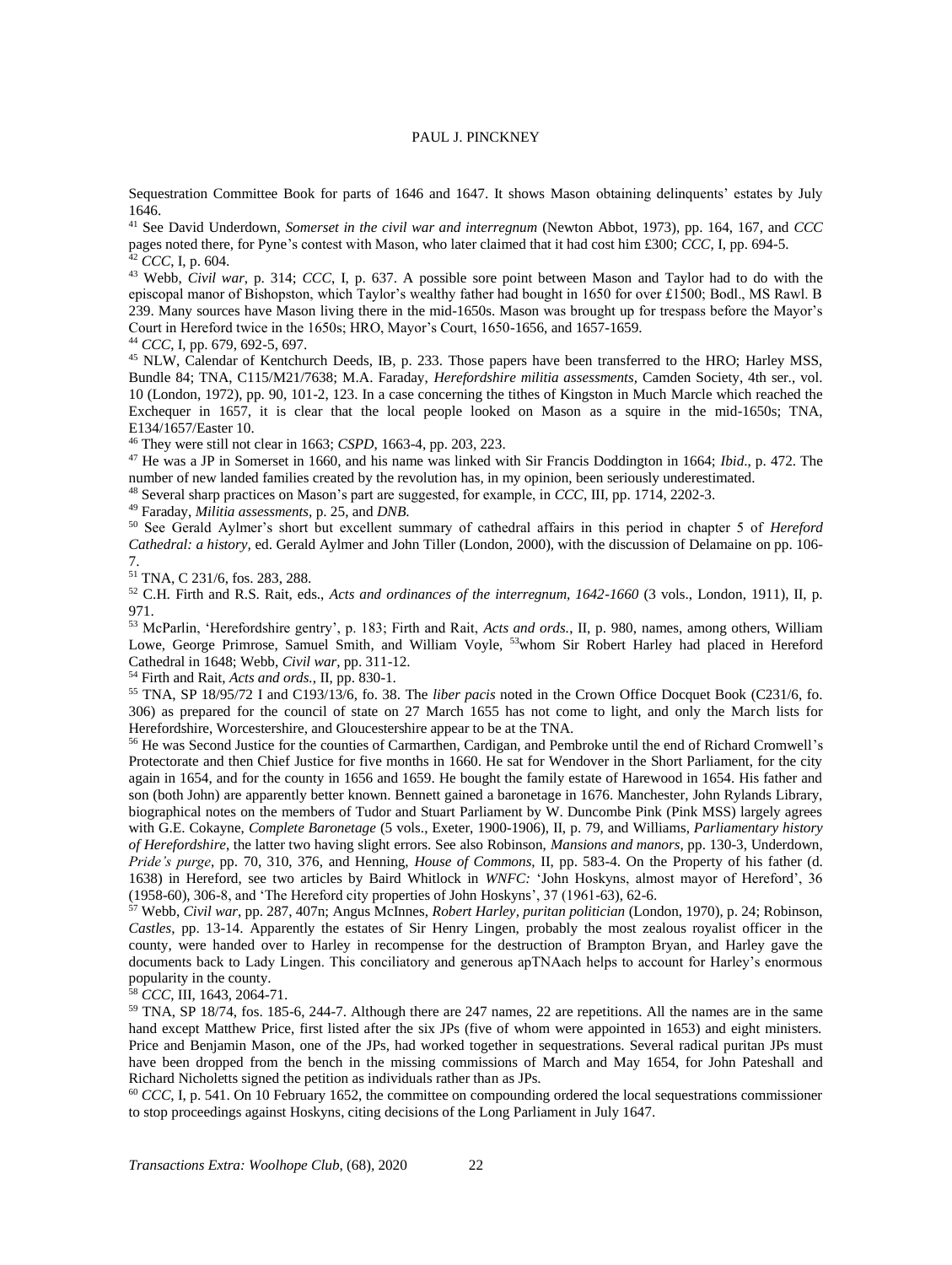<sup>61</sup> Williams, *Parliamentary history of Herefordshire*, pp. 49-50; McParlin, 'Herefordshire gentry', pp. 184-5.

<sup>62</sup> *CCC*, I, p. 86.

<sup>63</sup> TNA, 18/74, fo. 236.

<sup>64</sup> *Ibid.*, unnumbered but probably fo. 245.

<sup>65</sup> *Ibid*.

<sup>66</sup> *Ibid*.

<sup>67</sup> Birch's leadership role can be seen in the *Journals of the House of Commons* (7 vols., n.p., n.d.) *(CJ)* teller lists rather than in Goddard's diary, given in the *Diary of Thomas Burton* (4 vols., London, 1828), I, xvii-cxxii; cf. Gerald Aylmer, *The state's servants: the civil service of the English republic, 1649-1660* (London, 1973), p. 48, and Paul Derek Shuter, 'The role of Cromwell's councillors in the first and second Protectorate parliaments' (M.Litt. thesis, Lancaster, 1982), pp. 76, 83. Birch's 'country' attitudes were exhibited freely in the Restoration parliaments; Henning, *House of Commons,* I, pp. 653, 660.

<sup>68</sup> Thomas Birch, ed., *A collection of the state papers of John Thurloe Esq. (TSP)* (7 vols., London, 1742), III, p. 147. Birch was named in the same sentence with Sir George Booth and Herbert Morley, not a very dangerous bunch in 1654.

<sup>69</sup> TNA, SP 18/95/72 I.

<sup>70</sup> *TSP*, III, p. 262.

<sup>71</sup> By the summer of 1655, Colonel Berry's troop appears to have been at Worcester with Captain Unton Croke's at Hereford; Bodl., MS Rawl. A27, fo. 753.

<sup>72</sup> *CSPD*, 1655, pp. 90, 93.

<sup>73</sup> *Ibid*., p. 136.

 $74$  Rogers had spent over £300 on the three companies of foot he raised at the time of the uprising in March. The council in August said that he could recover it from six old militia commissioners for the county, including Birch, who had raised that much at the time of Worcester. Would the council have expected Birch to pay Rogers his share if it had known that Birch was Rogers's prisoner? It took Rogers over two years to recover half his money, with Birch and two others paying £50 each in 1657. *Ibid*., pp. 148, 272, 279; 1656-7, pp. 65, 86, 268; 1657-8, p. 186.

<sup>75</sup> Berry had commanded a cavalry regiment since 1651. He appears to have spent a few days in Hereford on three subsequent occasions, mid-March 1656, late April or early May 1656, and mid-August 1656; *TSP,* IV, pp. 237, 582, 742; V, p. 303. On Berry, see the excellent book by Sir James Berry and Stephen G. Lee, *A Cromwellian majorgeneral* (Oxford, 1938); *DNB*; Firth and Davies, *Regimental history,* I, pp. 243-50; and Richard Greaves's short notice in Richard L. Greaves and Robert Zaller, *Biographical dictionary of British radicals in the seventeenth century* (3 vols., London, 1982-4)*.* South Wales and Monmouthshire were added to his district in January 1656; *CSPD,* 1655-6, p. 102.

<sup>76</sup> *TSP*, IV, p. 237. On arriving in Shrewsbury, Berry released three men arrested in June; H. Owen and J.P. Blakeway, *A history of Shrewsbury* (2 vols., London, 1825), I, 475.

<sup>77</sup> *CCC*, I, pp. 140-1, 343.

<sup>78</sup> *Ibid*., p. 183.

 $79$  Folger Library MS v.b. 3, no. 19, with related material in nos. 20-1. Lord Scudamore asked the brother of Thomas Rawlins, a Harley ally, one of the signing commissioners, a longtime JP, and county committee man from the 1640s, to handle his petition in London. Lord Scudamore had contributed three horses, three swords, three cases of pistols and three carbines to the New Militia in 1650. TNA, C115/M21/7638. I owe this reference to the late Gerald Aylmer. Ian Atherton has made brilliant use of this TNA collection in his doctoral thesis and book on Scudamore, and the List and Index Society has recognized its value in vol. 274, *Master Harvey's Exhibits: Duchess of Norfolk Deeds (C115)* (London, 1999).

<sup>80</sup> 'Settlement in the Counties, 1653-1658', p. 179, in *The Interregnum: the quest for settlement, 1646-1660,* ed. G.E. Aylmer (London, 1974).

<sup>81</sup> 'Who was ruling in Herefordshire from 1645 to 1661?', p. 387 n. 52.

<sup>82</sup> *Ibid*.

<sup>83</sup> Henning, *House of Commons,* III, pp. 269-790, which explains how some Hinson lands in Devonshire came to Lady Button and then to her son-in-law Edward Harley; Cokayne, *Baronetage*, III, p. 154; McParlin, 'Herefordshire gentry', pp. 185-6; Webb, *Civil war*, pp. 23, 410-11. For Powell's holdings in Herefordshire in 1663, see Faraday, *Militia assessments,* pp. 171-2, 174, 178-80, 182, 184.

<sup>84</sup> *TSP*, IV, p. 272.

<sup>85</sup> *TSP*, IV, pp. 394, 413, 582, 742; V, pp. 219, 242, 303, 751; Firth and Davies, *Regimental history,* I, pp. 244-253.

<sup>86</sup> Oxford, Worcester College, Clarke MS 27.

<sup>87</sup> TNA, C202/39/5. He took the oath of office on 4 February.

*Transactions Extra: Woolhope Club*, (68)*,* 2020 23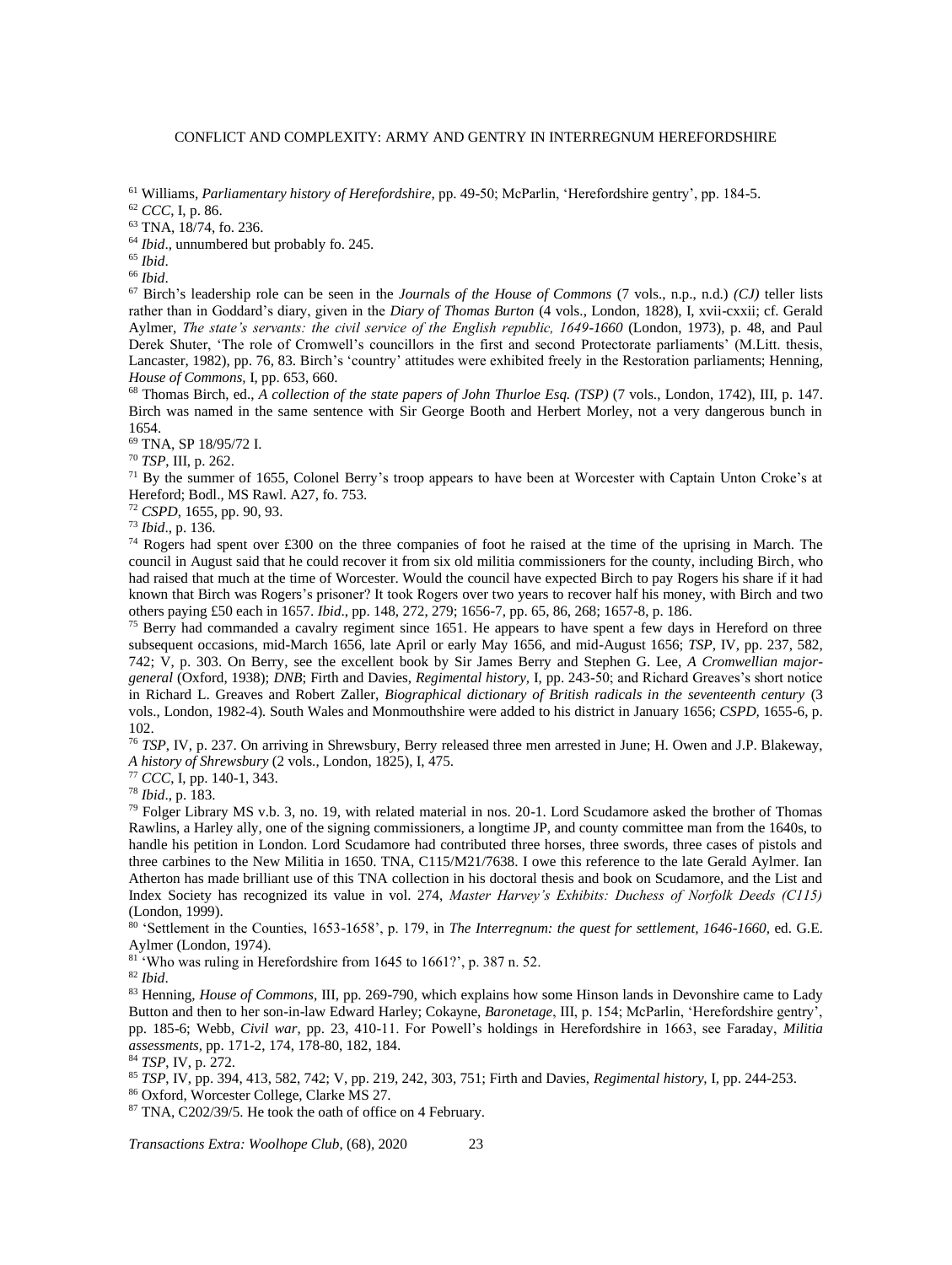<sup>88</sup> 'The military presence in England 1649-60', D.Phil. thesis, Oxford, 1981.

<sup>89</sup> *History,* 75 (1990), pp. 207-231, summarized in his Britain in revolution 1625-1660 (Oxford, 2002). I am grateful to Professor Woolrych for mentioning my research in both the lecture and the article.

<sup>90</sup> Reece, 'Military presence', p. 291.

<sup>91</sup> *Ibid*., p. 133.

<sup>92</sup> *TSP*, IV, p. 237. Herefordshire is one of only a handful of counties for which we do not have a list of the new 'Commissioners for Securing the Peace', on whom see Durston, *Cromwell's major-generals,* ch. 4. Since all but one of the commissioners named on a short list in the Scudamore papers at the Folger Library were also JPs, I am assuming that Berry's use of the phrase 'gentlemen of this county' implies a general overlap of the two groups that would include a wide spectrum of puritans and moderates.

<sup>93</sup> Sir Robert, who had mortgaged lands to provide a suitable dowry (£1500?) for his daughter Brilliana's marriage to the earl of Lincoln's stepson in 1652, had expected to borrow an additional £8000 from Lady Button in 1654, but that part of the arrangements fell through; HMC, 14th R., App., II, pp. 199-205; BL, Add. MS 70007, fo. 40; Harley MSS Bundles 10, 61; NAO, DD 4P/37/4.

94 Harley was at Brampton in April 1656; NAO, DD 4P/56/19/24; most of the letters to Harley in 1655-6 now in the BL are addressed to Ludlow, but his sister Dorothy addressed one in March 1655 to Brampton Bryan *or* Ludlow, implying that Harley sometimes resided in the county. See NAO, DD 4P/68/18 for an estimate of £2354 to rebuild Brampton Bryan church, parsonage and nineteen houses; cf. BL, Add. MS 70087, no. 78. A note in the church says that rebuilding the church cost £1200 and that material from the demolished castle was used; personal visit by author, August 1998. He did not rebuild the ancestral home until the 1660s. From 1657 he resided at 'Bucknill', still in Shropshire but only two or three miles from Brampton Bryan. He apparently stayed in the old Harley house in Ludlow helping to care for his invalid father until the latter's death in November 1656. BL Loan 29/73-4, 80, 82-4; HMC, 14th R., App., II, pp. 209-11; Thomas Froysell, *The beloved disciple* [funeral sermon for Sir Robert] (London, 1658), pp. 111-17.

<sup>95</sup> HMC, 14th R., App., II, p. 207; BL, Add. MS 70007, fo. 65. On Delamaine, see Aylmer and Tiller, *Hereford Cathedral,* pp. 106-7; Webb, *Civil war*, pp. 314-16; and Taylor's scathing and amusing attack, *Imposter Magnus, or the Legerdemain of Richard Delamain* (London, 1654) which accused Delamaine of gaining places through flattering Rogers, of marrying Mrs Rogers's maid, of preaching heresy, and of abusing his position as one of three Cathedral preachers in the Rump years and as Master of two important city charities. The extensive typed calendar of the Hereford Cathedral Muniments has no. 3063 indicating that although Delamaine left the county early in the Protectorate, he was still profiting from being master of St Ethelbert's Hospital in 1656.

<sup>96</sup> BL, Loan 29/82. Harley was active in 1655 and 1656 in settling a rectory dispute in Presteign as well as helping in their incorporation efforts. *Ibid*., 29/365, now 70057; NAO, DD 4P/72/122.

97 The change from an 'army constitution' to a 'gentry constitution' caused Harley's close associate John Birch to praise the latter rather extravagantly in Richard Cromwell's parliament; Burton, *Diary,* IV, pp. 60-62.

Worcestershire Record Office, Quarter Session Files, 110 BA1/92; I found this stray document as part of my continuing effort to discern which appointed JPs in the 1650s were sufficiently active either to attend quarter sessions or to take recognizances near their homes.

<sup>99</sup> For the list of ten JPs attending in October 1651, which included Rogers, Hoskyns, Rawlins, Pateshall, Gwillym, and Darley, see McParlin, 'Herefordshire gentry', p. 157. The January 1654 combined city and county list of eleven JPs mentioned earlier included Rogers, Pateshall, Woodyate, Mason, Gwillym, Hall, and Rawlins in addition to two other Harley allies, John Scudamore and John Flackett, who make up for the absence of Hoskyns.

<sup>100</sup> *CSPD*, 1656-7, p. 72.

 $101$  The election narrative is in the Harley papers in the BL, Loan 29/177, printed in HMC, 14th R., App., II, p. 208.

<sup>102</sup> HMC, 14th R., App., II, p. 189. Another vocal gentry supporter was Peter Powys, a relative of Thomas Powys, one of Harley's legal advisers.

<sup>103</sup> Hereford City Library, Hill MSS, vol. II.

<sup>104</sup> *CJ*, VII, p. 432. Berry was elected for Worcestershire and Monmouthshire as well. He chose the former, and a new writ was ordered for the latter but not for Herefordshire, 'the election...being questioned'.

<sup>105</sup> Mason is not mentioned in Burton, *Diary,* until May 1657; II, 110, 145.

<sup>106</sup> Clear from *CJ*, Burton, and the indenture, TNA, C219/45, which is in terrible condition. Parts of Berry's and Mason's names are missing as well as all of Harley's.

<sup>107</sup> *Publick-Intelligencer*, no. 48, p. 818.

<sup>108</sup> Hoskyns was Harley's first choice for a running mate to the Convention in 1660; BL, Loan 29/177, letter from Robert to Edward Harley, 6 Apr. 1660, strangely misdated 1656, perhaps because Robert's likely list of winners for the second position (Hoskyns, Read, and Scudamore) made him think of the earlier year.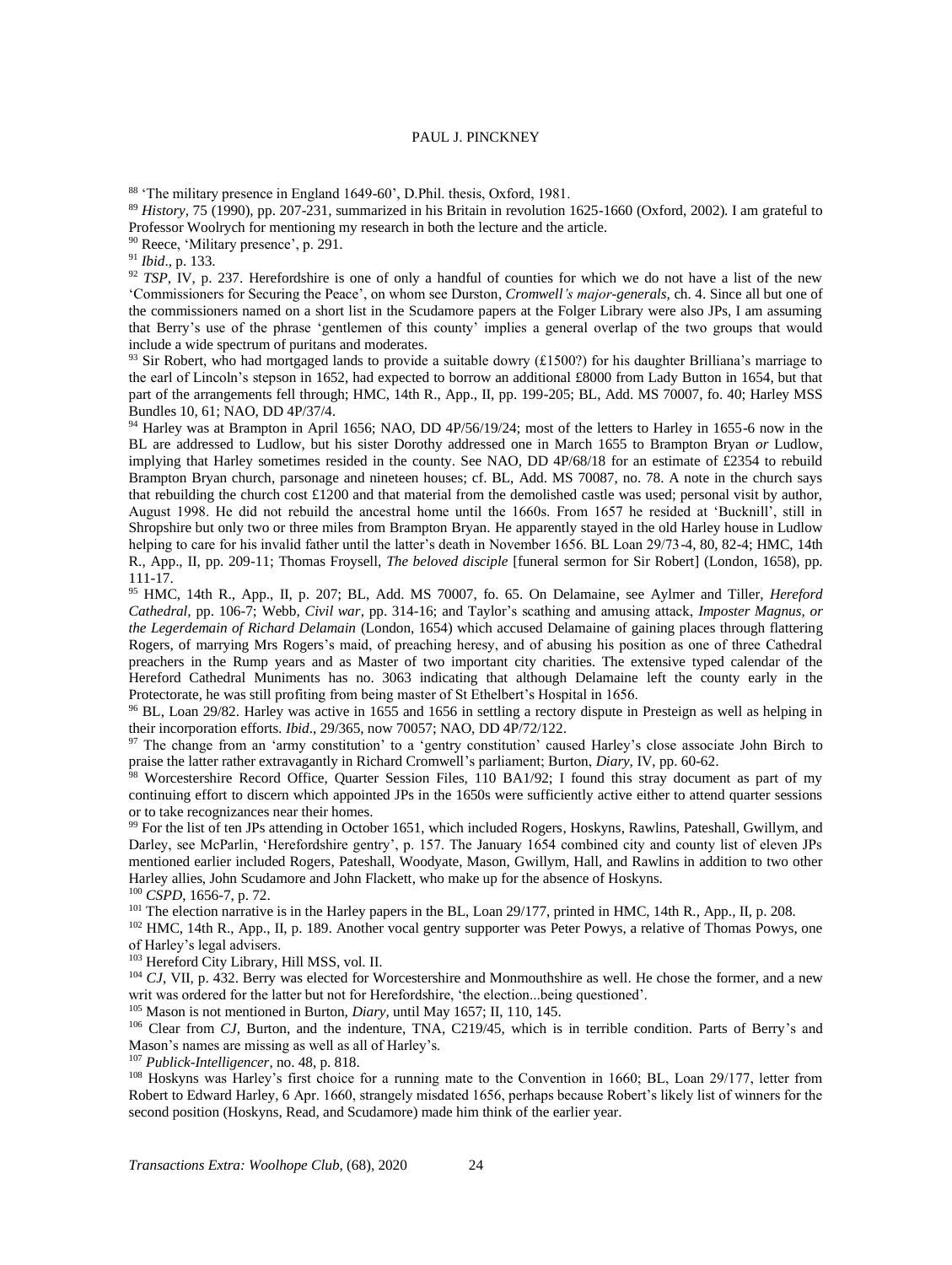<sup>109</sup> Although the vote of the 1654 parliament to allow sheriffs to sit except 'as knight for his own county' had no firm constitutional footing, since all of its decisions were part of the incomplete government bill rendered void at its dissolution, this and several other resolutions were quietly put into effect; Burton, *Diary,* I, xxi-xxiii.

<sup>110</sup> Williams, *Parliamentary history of Herefordshire*, pp. 54, 91. The elections to Richard Cromwell's parliament utilized both the franchise and the distribution of seats in effect before 1654, thus restoring Hereford's traditional number of MPs.

<sup>111</sup> Underdown, *Royalist conspiracy,* pp. 21, 221, 224-5. Robert's letter to Edward from the Tower on 22 June 1657 is in BL, Loan 29/177.

<sup>112</sup> *CSPD*, 1656-7, p. 220.

<sup>113</sup> HRO, A 31/4 (Bodenham Court Roll, 1654-1660); *DNB*; Cokayne, *Peerage,* XII, pp. 69-73; Henning, *House of Commons,* I, pp. 266-8; II, pp. 435-6. Gregory would briefly become Speaker in 1679 before being appointed a Baron of the Exchequer. Out of favor under James II, he was to become a Judge of the King's Bench after 1689. Hertford was at the Restoration to be briefly duke of Somerset and Lord Lieutenant of Wiltshire and Somerset before his death in October 1660. Gregory made a fortune at law in the Restoration period, buying his largest estates in the early 1680s. Many of his papers are in the HRO, L 38.

<sup>114</sup> HRO, Hereford City Records, Mayor's Court 1650-1656; Gaol Delivery, 1508-1659; City Quarter Sessions, 1651- 1656 and 1657-1660. Gregory almost always attended the 'General Sessions of Peace' in the city and probably served as a moderating influence on Wroth Rogers, who attended almost as often.

<sup>115</sup> BL, Loan 29/82. Young Scudamore's mother and grandfather William had written letters to their 'cousin' Harley in the late 1640s. The young baronet had been allowed to study in France during the Rump period.

<sup>116</sup> BL, Add. MSS 11, 044 and 11, 047.

<sup>117</sup> Cokayne, *Baronetage*, II, pp. 17-18; Pink MSS; Henning, *House of Commons,* II, pp. 703-4, which says that the second baronet's election was largely due to Harley's influence.

<sup>118</sup> According to McParlin, 'Herefordshire gentry', p. 185.

<sup>119</sup> *Letters of Brilliana Harley*, pp. 245-6.

<sup>120</sup> HMC, 14th R., App., II, p. 161.

<sup>121</sup> I am making the reasonable assumption that Glynne gave roughly the same charge in all of his counties; that for the adjoining Worcestershire on 30 July is now Bodleian Library, Rawl. MS C182, fos. 101r-102v.

<sup>122</sup> Burton, *Diary,* I, p. 282, and *CJ*, VII, p. 477, show that his election was a financial-judicial godsend. Mason surprisingly voted for kingship in 1657; perhaps Cromwell had forgiven his old debts to the state, or perhaps Mason by that time was trying harder to fit in with gentry attitudes.

<sup>123</sup> *DNB*; *CCC*, I, p. 391; HMC, 10th R., App., IV, pp. 410-11; John B. Burke, *A genealogical and heraldic history of the commoners of Great Britain and Ireland* (4 vols., London, 1833-8), I, pp. 153-4; Blair Worden, *The Rump Parliament* (Cambridge, 1974), pp. 31, 71, 128, 184, 250, 256, 270, 336, 339; Woolrych, *Commonwealth to Protectorate*, pp. 28, 105-6, 108, 156, 159, 171, 175, 198, 209, 212-13, 216, 231-2, 339, 420-1, 426-7. James had twice been governor of Worcester, and Salwey was mayor in 1654 according to Burke, *Commoners*, I, p. 154. For a succinct account of Salwey in the 1640s and 1650s, see Stephen K. Roberts's 'Protecting the Rump', in *History Today,* 53 (2003), p. 92.

<sup>124</sup> Worden*, Rump Parliament*, p. 128.

<sup>125</sup> NUL, PW 2 HY 162, misleadingly titled in the lists prepared for the NRA.

<sup>126</sup> J. Foster, *Alumni Oxonienses* (4 vols., Oxford, 1888-92), III, p. 1275; Williams, *Parliamentary history of Herefordshire,* p. 91; Henning, *House of Commons,* I, p. 691.

<sup>127</sup> Woolrych, *Commonwealth toProtectorate,* p. 212, using sources listed on p. 213, n. 50.

<sup>128</sup> *The Publick Intelligencer,* 31 March-7 April 1656, pp. 449-51, report from Hereford dated 28 March 1656.

<sup>129</sup> BL, Loan 29/177; the Convention election cost Harley £178/19/06; NAO, DD 4P/56/19/41. Harley sat in almost every parliament until his death in 1700, Birch in every parliament except 1685 until his death in 1691; Henning, *The Commons, 1660-1690,* II, pp. 494-7; I, pp. 653-60. Harley, Clarendon, and the compliant Bishop Nicholas Monck, General Monck's brother, all helped Birch retain most of his episcopal lands at the Restoration; BL, Loan 29/49; HRO, 057/11; Webb, *Memoir,* pp. 197-8. On the long-forgotten Nicholas Monck, absentee bishop from January 1661 until his death that December, see Duncombe and Cooke, *Collections,* I, p. 491. The next bishop, Herbert Croft, fought for his rights in a struggle with Birch that lasted more than ten years; see over thirty documents concerning the battle in BL, Add. MS 70085. On Harley, Birch, and Croft in the Restoration period, see Newton E. Key, 'Comprehension and the breakdown of consensus in Restoration Herefordshire', in *The politics of religion in Restoration England,* ed. Tim Harris, Paul Seaward, and Mark Goldie (Oxford, 1990), pp. 191-215.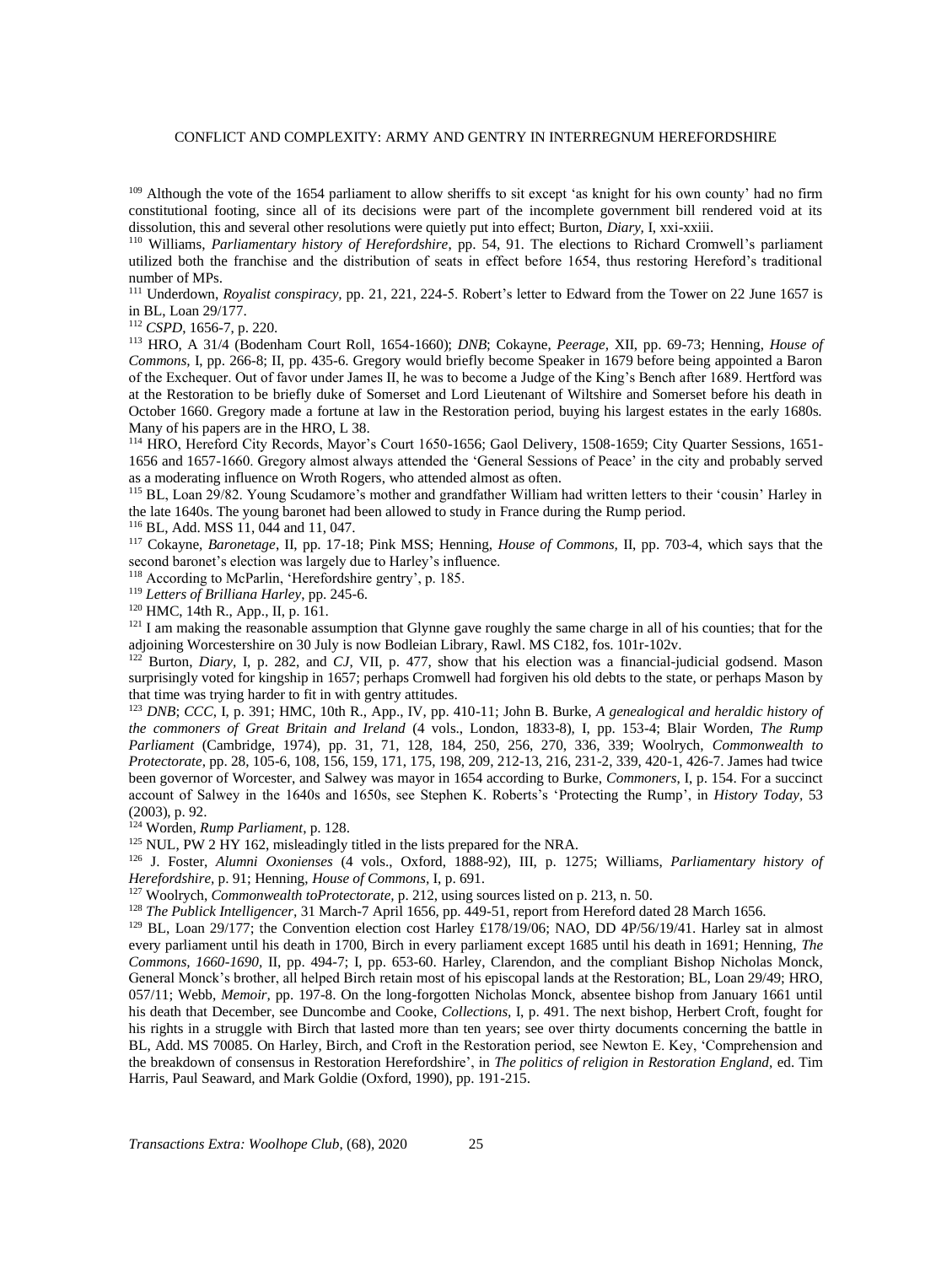#### **INDEX**

1649, King Charles I's execution, 4 1656, parliamentary election, 13

Aylmer, Gerald historian, 10, 21, 23

Barebone, Praise God preacher and fifth monarchist, 3, 5, 8, 12, 15 Barebone's parliament, 3, 5 Berry, Major-Gen. James, 9, 10, 11, 13-15, 17, 23, 24 Birch, Colonel John, 1-4, 6, 8, 9, 11, 13-17, 19, 20, 21, 23-25 Blayney, Thomas Harley supporter, 6 book thefts, Hereford & Worcester cathedrals, 5 Bosworth, Dr Roger 1658 MP, 17 Brampton Bryan, 1, 4, 12, 19, 20, 22, 24 Brampton Bryan church, 12, 24 Brydges, Sir John, 10 Button, Mary m Edward Harley 1654, 12

Cholmley, John radical puritan, 12 Commissioners for approving of Public Preachers, 12 Commonwealth, 6, 10, 21, 25 Cradock, Walter Welsh religious leader, 4 Cromwell, Oliver, 5-8, 10, 12, 15, 17-20, 22, 23-25 Cromwell, Richard, 17 Custos Rotulorum, Herefordshire, 5, 12, 18

Darley, Charles, 12 Davies, Priamus Harley supporter, 6 Delamaine, Richard radical preacher, 6, 12, 22, 24 Dore Abbey, 1, 20 Dunkirk, 5 Durston, Christopher historian, 11, 19, 24

ejector of Scandalous Ministers, 12, 13

Flackett, John MP 1654, 6, 8, 10, 20, 24

Glynne, John conservative judge, 15, 17, 25 Gregory, William royalist steward, 15 Gwillym, Rudhall moderate conservative, 12

Hall, Francis, 12 Harley, Edward, 1-8, 10-13, 15-17, 19, 20, 21, 23-25 Harley, Robert brother of Edward, 15, 19 Harley, Sir Robert 1579-1656, 1-5, 7, 10, 16, 19, 22 Harley, Thomas brother of Edward, 12 Harrison, Col. or Major Gen. Thomas, 3, 5, 16 Hereford, bishop's palace, 2, 4, 5 Herefordshire offices, change of party allegiance, 4 Herring, John radical MP, 3 High Steward of Hereford, 3 Hill, Miles, commissioner, 10 Hinson (Powell), William lawyer, 10, 23 horse fair, Worcester, 9 Hoskyns, Bennett barrister and MP for Hereford, 6, 7,

8, 10, 12-19, 22, 24 Humble Petition and Advice, 12 Indemnity Committee, 2 Instrument of Government, 7, 8, 16 James, John radical MP for Worcs, 3, 4, 5, 12, 13, 15, 17, 18 King Charles I, 6 Kyrle, Sir John, 16 Lambert, John parliamentary general, 3, 5 Llanvaches, Monmouthshire, 3 Llwyd, Morgan Welsh religious leader, 4 Ludlow Castle, 9 Lugg Meadow, 1656 parliamentary election, 13, 14, 15, 16 Mason, Captain Benjamin radical puritan, 4, 5, 12-15, 17, 21, 22, 24, 25 Massachusetts, 3, 21 Master of the Mint, 1 Middle Temple, 2, 10, 16 militia raising in Herefordshire and Monm., 8 Monmouth, Earl of, 2 More, Colonel Samuel, 2 New Model Army, 2, 20 parliamentary election, Aug. 26, 1656, 13 Pateshall, John of Puddlestone MP radical puritan, 6, 8, 12, 15, 22, 24 Pember, Francis moderate conservative, 12 Pengethley, 10 Pinckney, Paul Professor, 1 Powell, William (Hinson) lawyer, 10 Presbyterian, 2, 6-9, 11, 13, 15, 16, 17, 21 Pride's purge (1648), 2, 6 Propagation of the Gospel in Wales, 3 Protectorate, the, 5, 6, 7, 10, 11, 12, 13, 16, 18 Puddlestone, 6 Pyne, Col John Somerset sequestrator, 5, 22 Quarter Sessions, 11, 12, 25 Radnorshire, General Sessions, 12 Rawlins, Thomas moderate conservative, 12 Read, Richard of Lugwardine MP, 6, 7, 13, 14, 16, 19 Reece, Henry historian, 11, 24 Restoration, 1, 2, 5, 19, 23, 25 Rogers, Nathan MP son of Wroth, 15, 17 Rogers, Wroth puritan, 2- 6, 8-21, 23, 24, 25 Rump government, 3, 4-7, 12, 21, 24, 25 Scudamore, John of Kentchurch MP, 6, 8, 15, 19

*Transactions Extra WNFC*, (68)*,* 2020 26